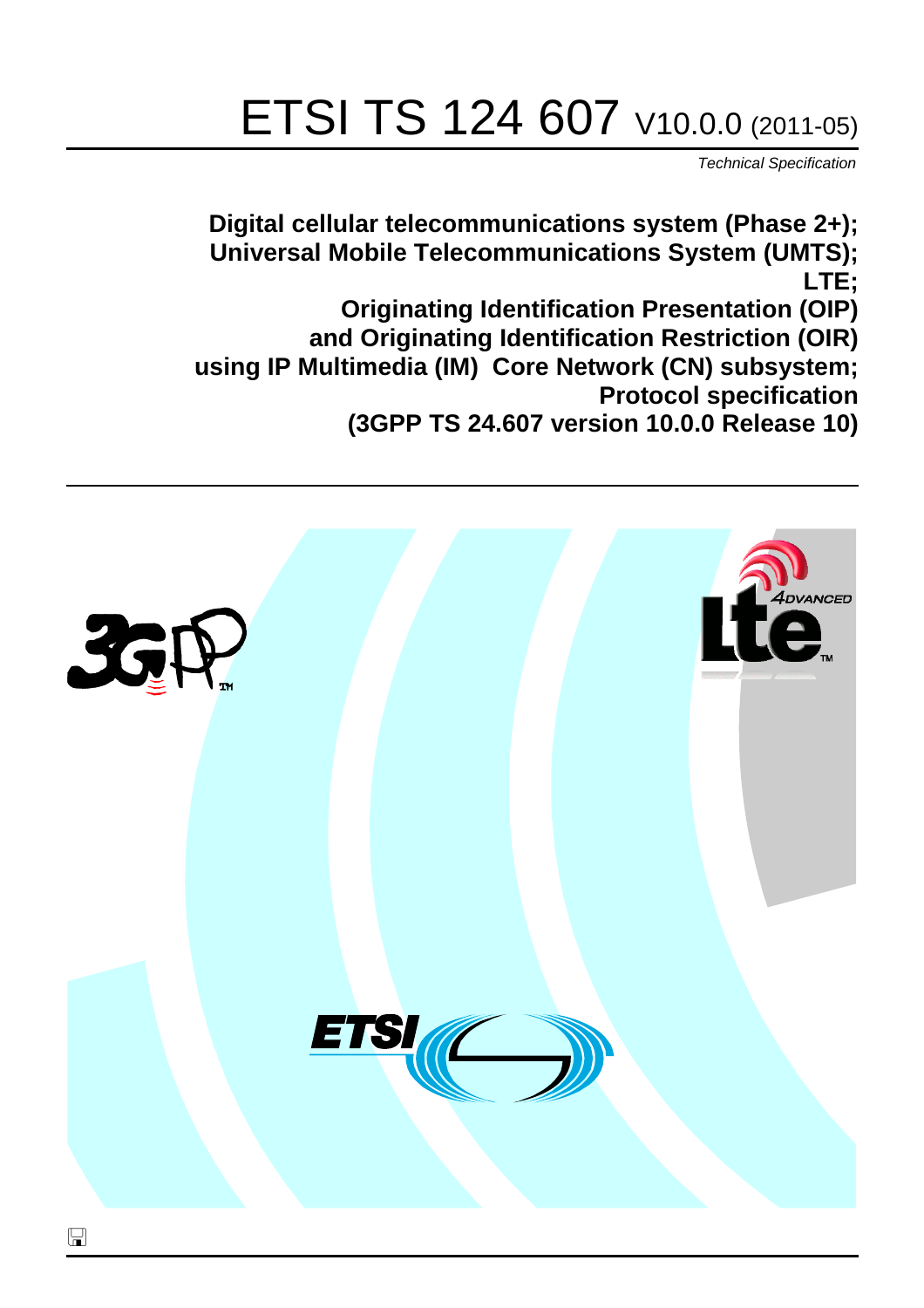Reference

RTS/TSGC-0124607va00

Keywords GSM, LTE, UMTS

#### *ETSI*

#### 650 Route des Lucioles F-06921 Sophia Antipolis Cedex - FRANCE

Tel.: +33 4 92 94 42 00 Fax: +33 4 93 65 47 16

Siret N° 348 623 562 00017 - NAF 742 C Association à but non lucratif enregistrée à la Sous-Préfecture de Grasse (06) N° 7803/88

#### *Important notice*

Individual copies of the present document can be downloaded from: [http://www.etsi.org](http://www.etsi.org/)

The present document may be made available in more than one electronic version or in print. In any case of existing or perceived difference in contents between such versions, the reference version is the Portable Document Format (PDF). In case of dispute, the reference shall be the printing on ETSI printers of the PDF version kept on a specific network drive within ETSI Secretariat.

Users of the present document should be aware that the document may be subject to revision or change of status. Information on the current status of this and other ETSI documents is available at <http://portal.etsi.org/tb/status/status.asp>

If you find errors in the present document, please send your comment to one of the following services: [http://portal.etsi.org/chaircor/ETSI\\_support.asp](http://portal.etsi.org/chaircor/ETSI_support.asp)

#### *Copyright Notification*

No part may be reproduced except as authorized by written permission. The copyright and the foregoing restriction extend to reproduction in all media.

> © European Telecommunications Standards Institute 2011. All rights reserved.

**DECT**TM, **PLUGTESTS**TM, **UMTS**TM, **TIPHON**TM, the TIPHON logo and the ETSI logo are Trade Marks of ETSI registered for the benefit of its Members.

**3GPP**TM is a Trade Mark of ETSI registered for the benefit of its Members and of the 3GPP Organizational Partners. **LTE**™ is a Trade Mark of ETSI currently being registered

for the benefit of its Members and of the 3GPP Organizational Partners.

**GSM**® and the GSM logo are Trade Marks registered and owned by the GSM Association.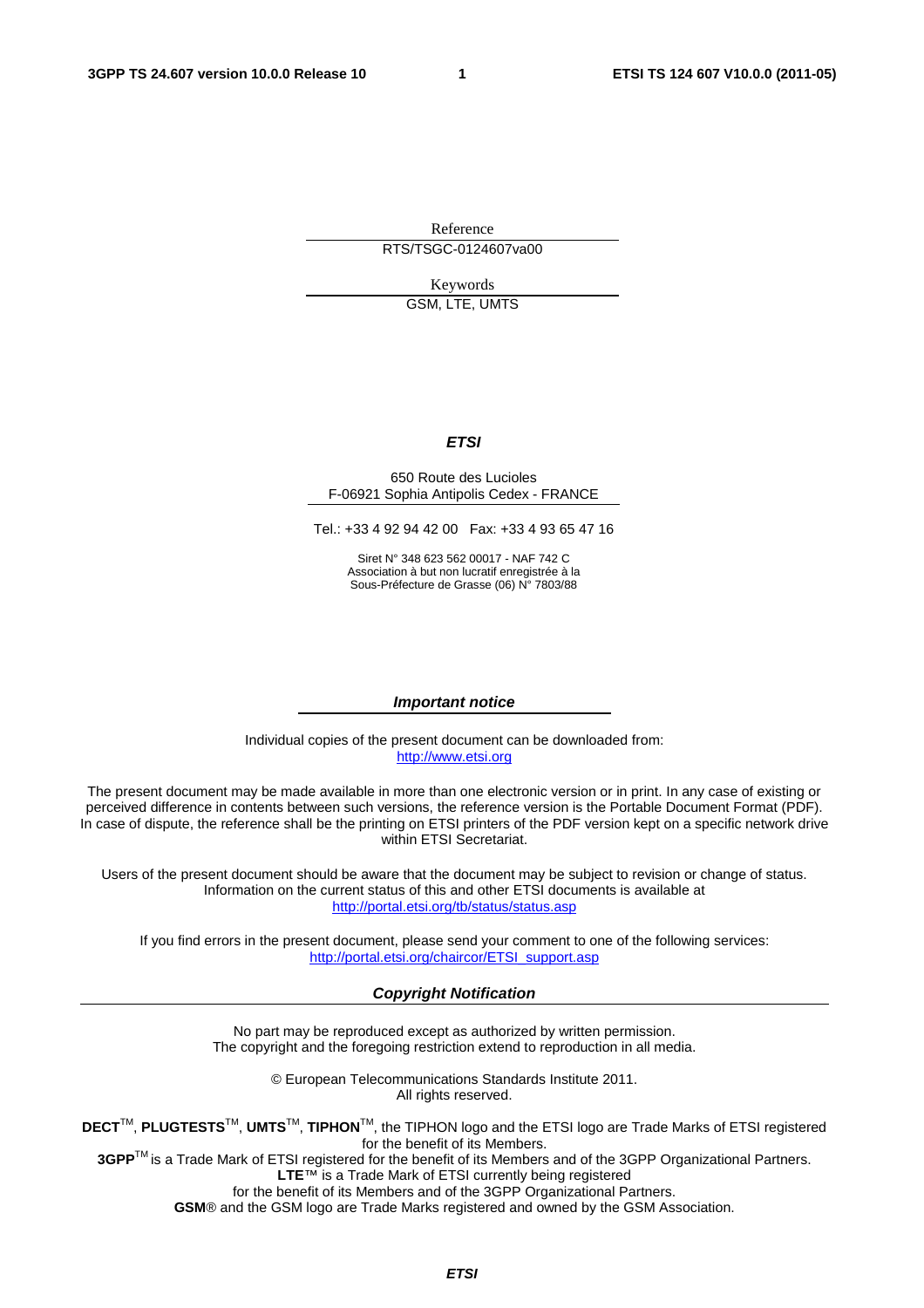### Intellectual Property Rights

IPRs essential or potentially essential to the present document may have been declared to ETSI. The information pertaining to these essential IPRs, if any, is publicly available for **ETSI members and non-members**, and can be found in ETSI SR 000 314: *"Intellectual Property Rights (IPRs); Essential, or potentially Essential, IPRs notified to ETSI in respect of ETSI standards"*, which is available from the ETSI Secretariat. Latest updates are available on the ETSI Web server ([http://webapp.etsi.org/IPR/home.asp\)](http://webapp.etsi.org/IPR/home.asp).

Pursuant to the ETSI IPR Policy, no investigation, including IPR searches, has been carried out by ETSI. No guarantee can be given as to the existence of other IPRs not referenced in ETSI SR 000 314 (or the updates on the ETSI Web server) which are, or may be, or may become, essential to the present document.

### Foreword

This Technical Specification (TS) has been produced by ETSI 3rd Generation Partnership Project (3GPP).

The present document may refer to technical specifications or reports using their 3GPP identities, UMTS identities or GSM identities. These should be interpreted as being references to the corresponding ETSI deliverables.

The cross reference between GSM, UMTS, 3GPP and ETSI identities can be found under [http://webapp.etsi.org/key/queryform.asp.](http://webapp.etsi.org/key/queryform.asp)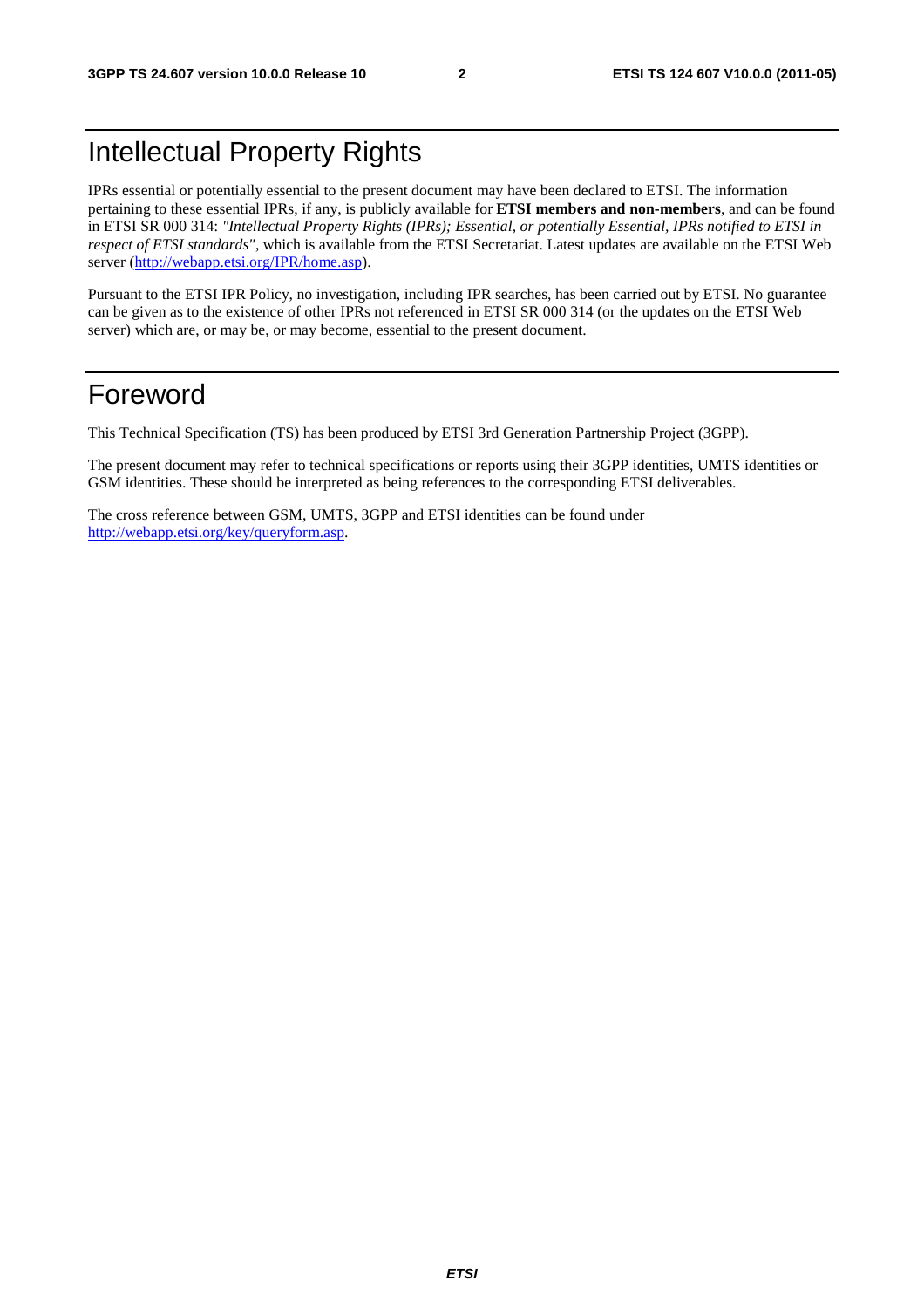$\mathbf{3}$ 

### Contents

| 1                                                                                                    |  |  |  |  |
|------------------------------------------------------------------------------------------------------|--|--|--|--|
| 2                                                                                                    |  |  |  |  |
| 3                                                                                                    |  |  |  |  |
| 3.1                                                                                                  |  |  |  |  |
| 3.2                                                                                                  |  |  |  |  |
| Originating Identification Presentation (OIP) and Originating Identification Restriction (OIR)8<br>4 |  |  |  |  |
| 4.1                                                                                                  |  |  |  |  |
| 4.2                                                                                                  |  |  |  |  |
| 4.2.1                                                                                                |  |  |  |  |
| 4.3                                                                                                  |  |  |  |  |
| 4.3.1                                                                                                |  |  |  |  |
| 4.3.1.1                                                                                              |  |  |  |  |
| 4.3.1.2                                                                                              |  |  |  |  |
| 4.3.2                                                                                                |  |  |  |  |
| 4.3.3                                                                                                |  |  |  |  |
| 4.4                                                                                                  |  |  |  |  |
| 4.5                                                                                                  |  |  |  |  |
| 4.5.0                                                                                                |  |  |  |  |
| 4.5.1                                                                                                |  |  |  |  |
| 4.5.1A                                                                                               |  |  |  |  |
| 4.5.1B                                                                                               |  |  |  |  |
| 4.5.2                                                                                                |  |  |  |  |
| 4.5.2.1<br>4.5.2.2                                                                                   |  |  |  |  |
| 4.5.2.3                                                                                              |  |  |  |  |
| 4.5.2.4                                                                                              |  |  |  |  |
| 4.5.2.5                                                                                              |  |  |  |  |
| 4.5.2.6                                                                                              |  |  |  |  |
| 4.5.2.7                                                                                              |  |  |  |  |
| 4.5.2.8                                                                                              |  |  |  |  |
| 4.5.2.9                                                                                              |  |  |  |  |
| 4.5.2.10                                                                                             |  |  |  |  |
| 4.5.2.11                                                                                             |  |  |  |  |
| 4.5.2.12                                                                                             |  |  |  |  |
| 4.6                                                                                                  |  |  |  |  |
| 4.6.1                                                                                                |  |  |  |  |
| 4.6.2                                                                                                |  |  |  |  |
| 4.6.3                                                                                                |  |  |  |  |
| 4.6.4                                                                                                |  |  |  |  |
| 4.6.5                                                                                                |  |  |  |  |
| 4.6.6                                                                                                |  |  |  |  |
| 4.6.7                                                                                                |  |  |  |  |
| 4.6.8                                                                                                |  |  |  |  |
| 4.6.9                                                                                                |  |  |  |  |
| 4.6.10                                                                                               |  |  |  |  |
| 4.7                                                                                                  |  |  |  |  |
| 4.7.1                                                                                                |  |  |  |  |
| 4.7.2                                                                                                |  |  |  |  |
| 4.7.3                                                                                                |  |  |  |  |
| 4.8                                                                                                  |  |  |  |  |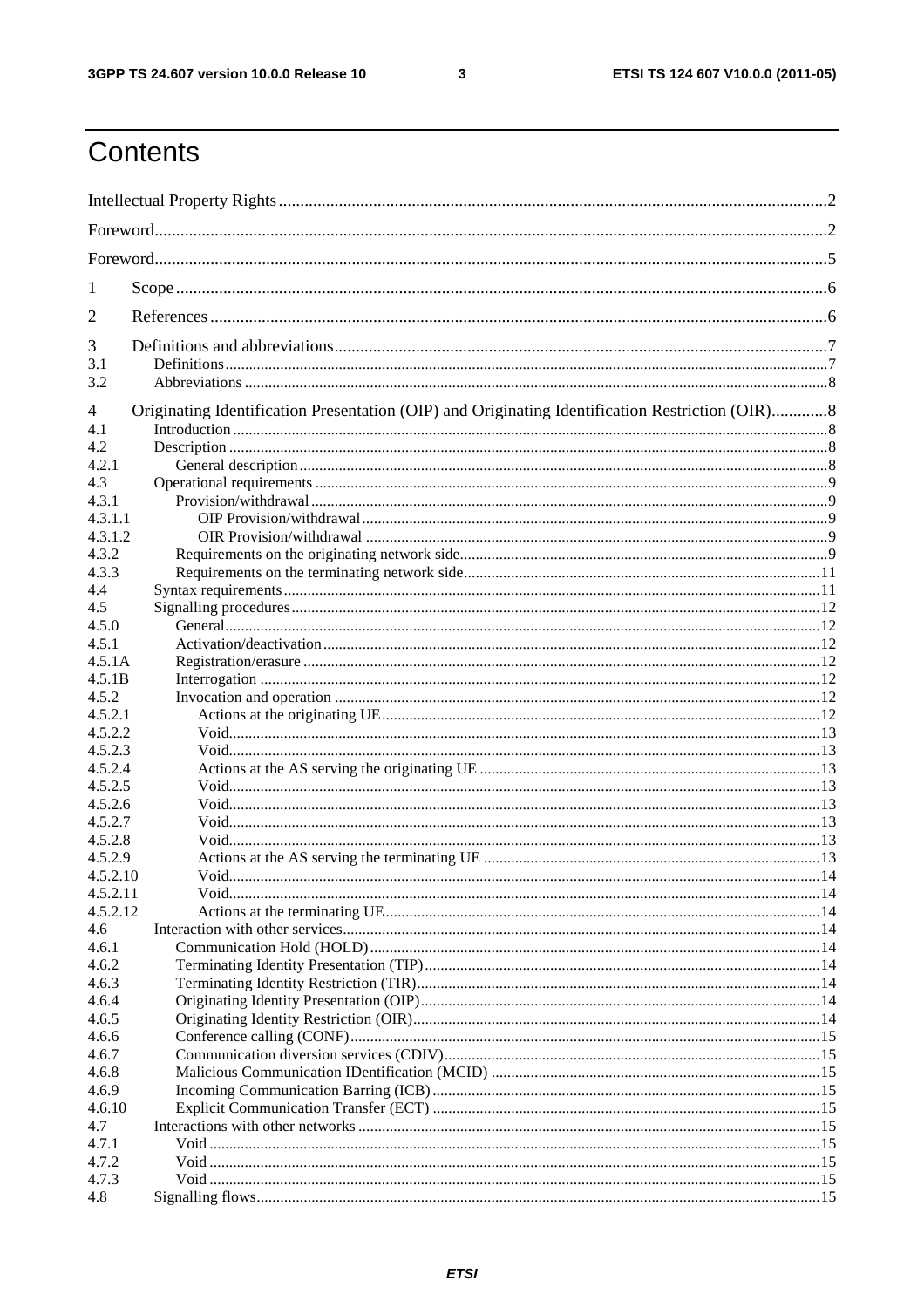$\overline{\mathbf{4}}$ 

| 4.9    |                               |  |
|--------|-------------------------------|--|
| 4.10   |                               |  |
| 4.10.0 |                               |  |
| 4.10.1 |                               |  |
| 4.10.2 |                               |  |
|        | <b>Annex A (informative):</b> |  |
|        |                               |  |
|        |                               |  |
|        |                               |  |
|        |                               |  |
|        |                               |  |
|        |                               |  |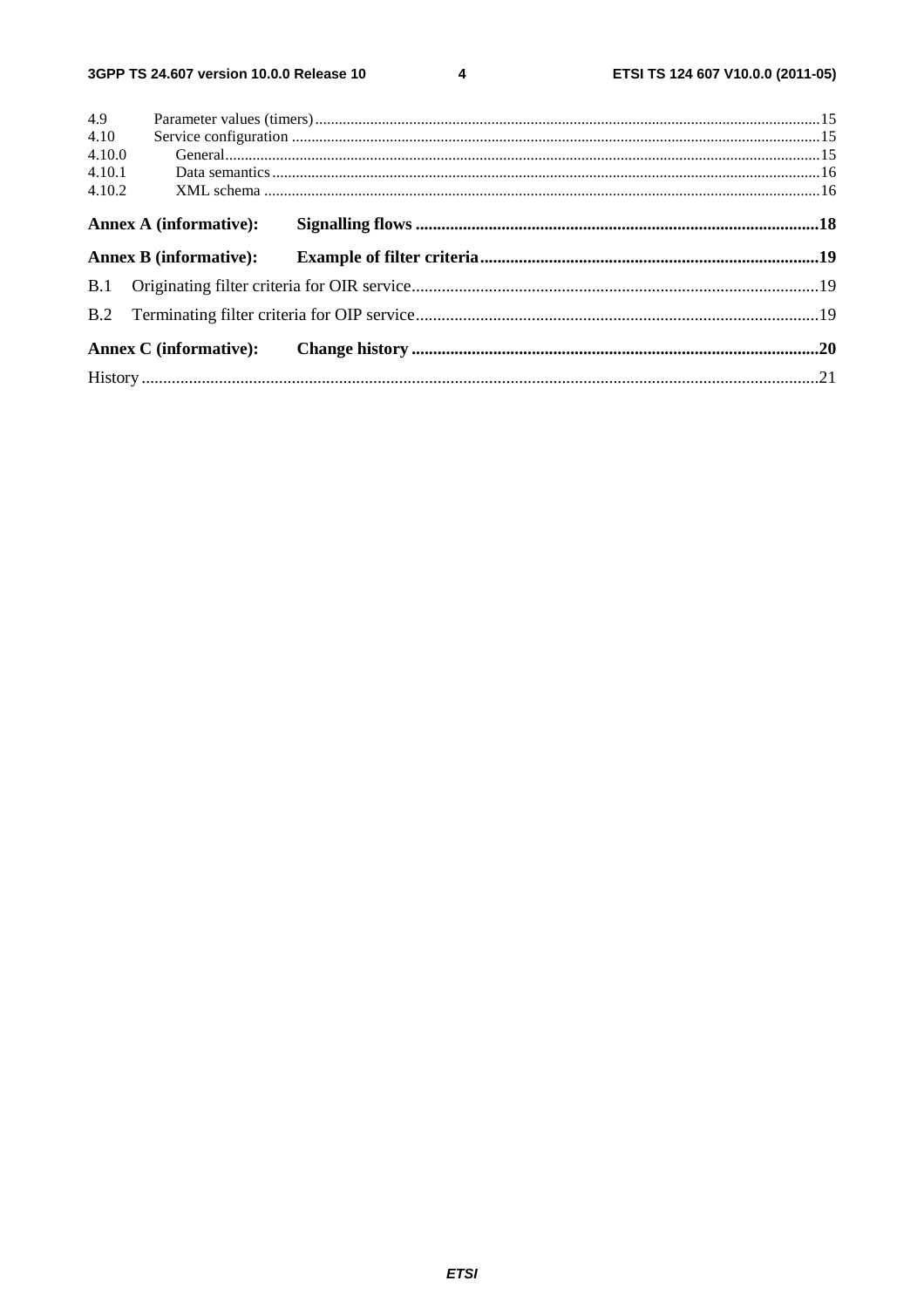### Foreword

This Technical Specification (TS) was been produced by ETSI Technical Committee Telecommunications and Internet converged Services and Protocols for Advanced Networking (TISPAN) and originally published as ETSI TS 183 007 [14]. It was transferred to the 3rd Generation Partnership Project (3GPP) in January 2008.

The contents of the present document are subject to continuing work within the TSG and may change following formal TSG approval. Should the TSG modify the contents of the present document, it will be re-released by the TSG with an identifying change of release date and an increase in version number as follows:

Version x.y.z

where:

- x the first digit:
	- 1 presented to TSG for information;
	- 2 presented to TSG for approval;
	- 3 or greater indicates TSG approved document under change control.
- y the second digit is incremented for all changes of substance, i.e. technical enhancements, corrections, updates, etc.
- z the third digit is incremented when editorial only changes have been incorporated in the document.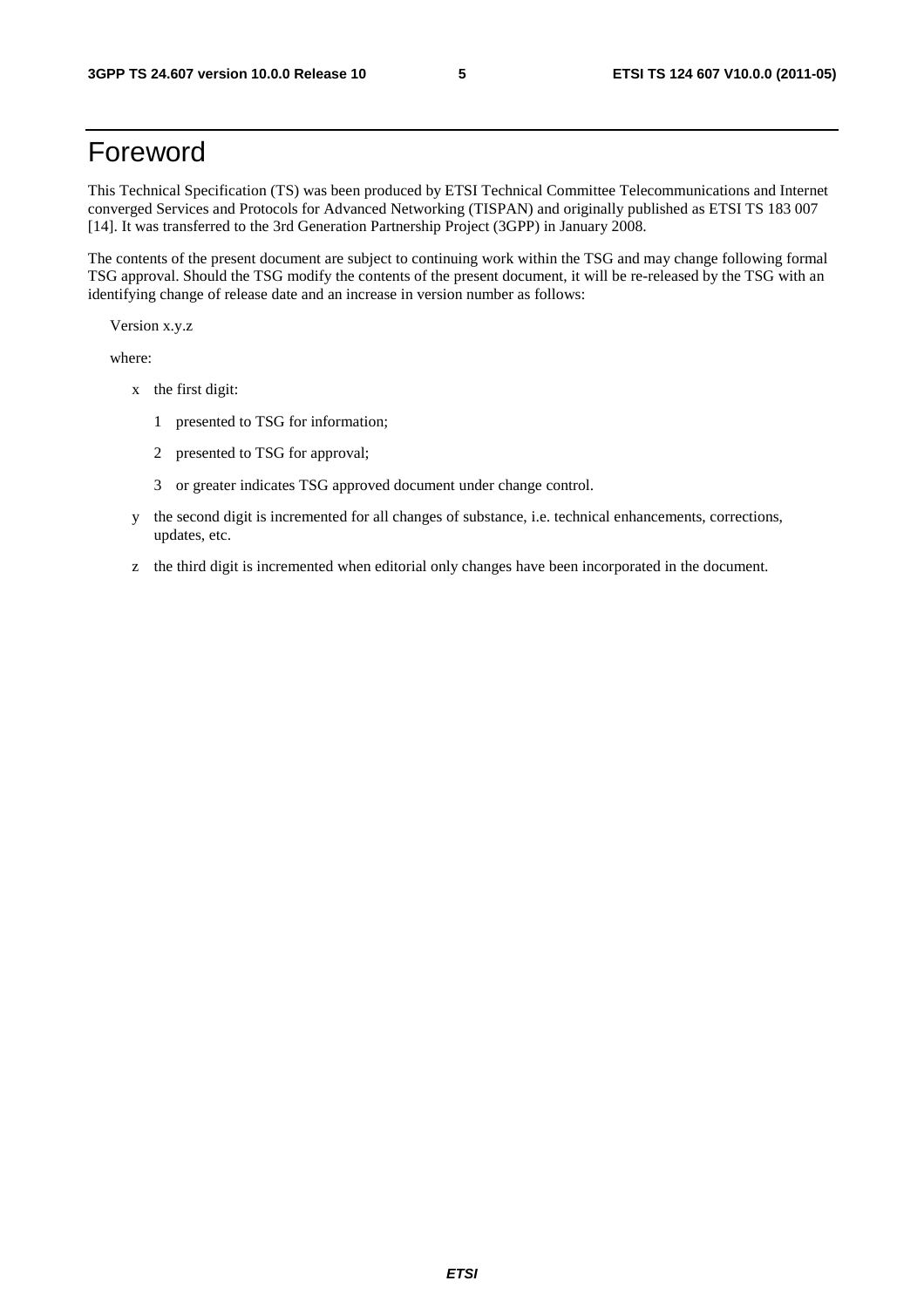### 1 Scope

The present document specifies the stage three (protocol description) of the Originating Identification Presentation (OIP) supplementary service and the Originating Identification Restriction (OIR) supplementary services, based on stage one and two of the ISDN CLIP [4] and CLIR [5] supplementary service. It provides the protocol details in the IP Multimedia (IM) Core Network (CN) subsystem based on the Session Initiation Protocol (SIP) and the Session Description Protocol (SDP).

NOTE: It can be noted that the behaviour described in this the present document does not take into account other behaviours that is specified in other applications and care needs to be taken when designing the filters etc. when two or more applications are involved in a session.

### 2 References

The following documents contain provisions which, through reference in this text, constitute provisions of the present document.

- References are either specific (identified by date of publication, edition number, version number, etc.) or non-specific.
- For a specific reference, subsequent revisions do not apply.
- For a non-specific reference, the latest version applies. In the case of a reference to a 3GPP document (including a GSM document), a non-specific reference implicitly refers to the latest version of that document *in the same Release as the present document*.
- [1] 3GPP TS 23.002: "Network architecture".
- [2] 3GPP TS 23.228: "IP multimedia subsystem; Stage 2".
- [3] 3GPP TS 24.229: "IP Multimedia Call Control Protocol based on SIP and SDP".
- [4] ETSI EN 300 089: "Integrated Services Digital Network (ISDN); Calling Line Identification Presentation (CLIP) supplementary service; Service description".
- [5] ETSI EN 300 090: "Integrated Services Digital Network (ISDN); Calling Line Identification Restriction (CLIR) supplementary service; Service description".
- [6] IETF RFC 3323: "A Privacy Mechanism for the Session Initiation Protocol (SIP)".
- [7] IETF RFC 3325: "Private Extensions to the Session Initiation Protocol (SIP) for Network Asserted Identity within Trusted Networks".
- [8] IETF RFC 2396: "Uniform Resource Identifiers (URI): Generic Syntax".
- [9] IETF RFC 3966: "The tel URI for Telephone Numbers".
- [10] IETF RFC 3261: "SIP: Session Initiation Protocol".
- [11] Void
- [12] ITU-T Recommendation I.210: "Principles of telecommunication services supported by an ISDN and the means to describe them ".
- [13] 3GPP TS 24.623: "Extensible Markup Language (XML) Configuration Access Protocol (XCAP) over the Ut interface for Manipulating Supplementary Services".
- [14] ETSI TS 183 007 V1.3.0: "Telecommunications and Internet converged Services and Protocols for Advanced Networking (TISPAN); PSTN/ISDN simulation services; Originating Identification Presentation (OIP) and Originating Identification Restriction (OIR); Protocol specification"
- [15] 3GPP TS 24.238: "Session Initiation Protocol (SIP) based user configuration; stage 3"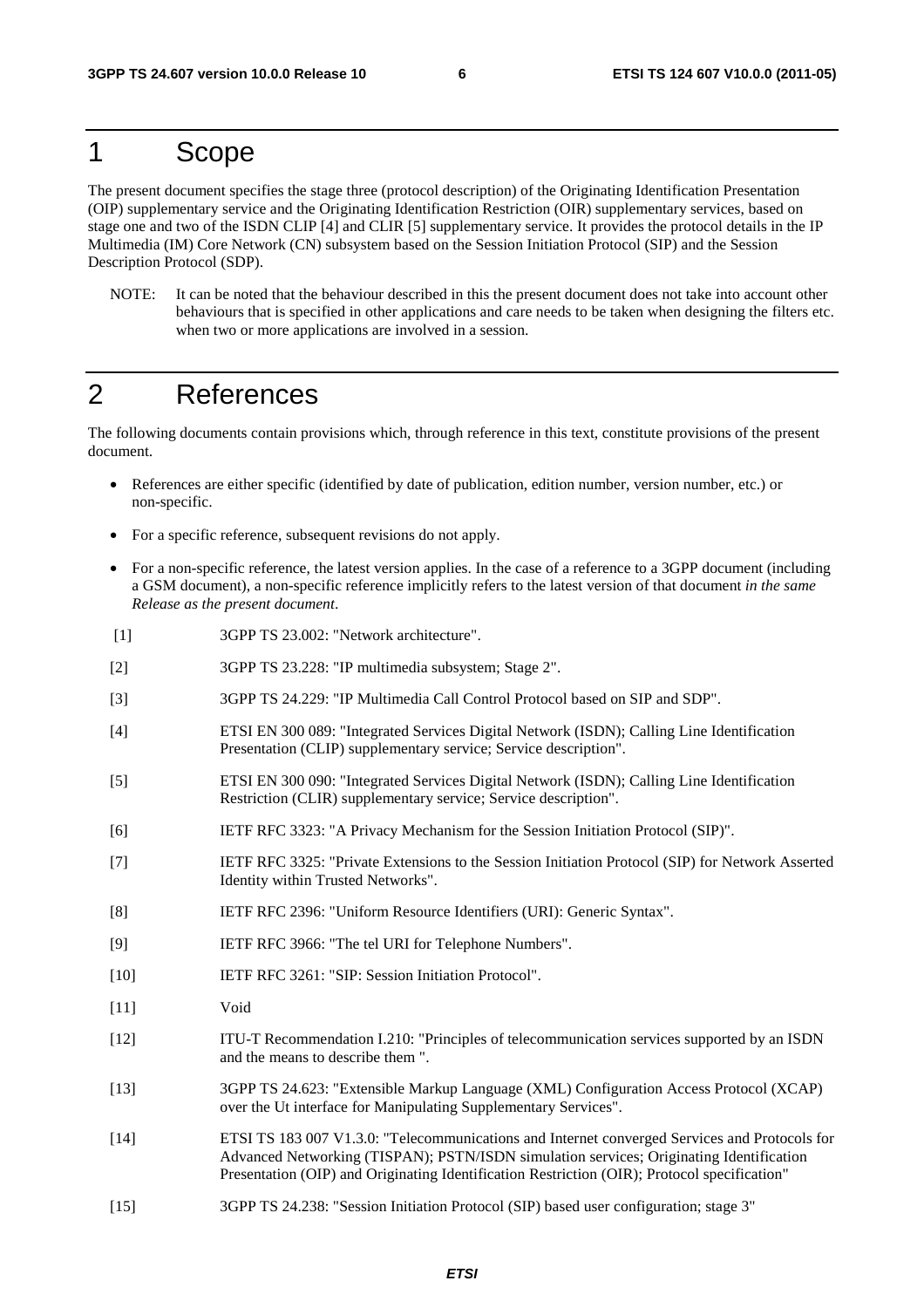[16] IETF RFC 4825: "The Extensible Markup Language (XML) Configuration Access Protocol (XCAP)".

### 3 Definitions and abbreviations

#### 3.1 Definitions

For the purposes of the present document, the following terms and definitions apply:

**Call Session Control Function (CSCF):** See 3GPP TS 23.002 [1].

**dialog:** See IETF RFC 3261 [10].

**header:** See IETF RFC 3261 [10].

**header field:** See IETF RFC 3261 [10].

**identity information:** all the information identifying a user, including trusted (network generated) and/or untrusted (user generated) addresses

NOTE: Identity information takes the form of either a SIP URI (see IETF RFC 2396 [8]) or a "tel" URI (see IETF RFC 3966 [9]) .

**incoming initial request:** all requests intended to initiate either a dialog or a standalone transaction terminated by the served user

**Interconnection Border Control Function (IBCF):** See 3GPP TS 23.228 [2].

**Media Gateway Control Function (MGCF):** See 3GPP TS 23.002 [1].

**originating UE:** sender of a SIP request intended to initiate either a dialog (e.g. INVITE, SUBSCRIBE), or a standalone transaction

EXAMPLE: OPTIONS, MESSAGE.

**outgoing (communication):** communication outgoing from the user side of the interface

**outgoing initial request:** all requests intended to initiate either a dialog or a standalone transaction received from the served user

**proxy:** See IETF RFC 3261 [10].

**Proxy-CSCF (P-CSCF):** See 3GPP TS 23.228 [2].

**public user identity:** See 3GPP TS 23.228 [2].

**request:** See IETF RFC 3261 [10].

**response:** See IETF RFC 3261 [10].

**Serving-CSCF (S-CSCF):** See 3GPP TS 23.228 [2].

**session:** See IETF RFC 3261 [10].

**standalone transaction:** SIP transaction that is not part of a dialog and does not initiate a dialog

NOTE: An OPTIONS or a MESSAGE request sent outside of a SIP dialog would be considered to be part of a standalone transaction.

**supplementary service:** See ITU-T Recommendation I.210 [12], clause 2.4.

**tag:** See IETF RFC 3261 [10].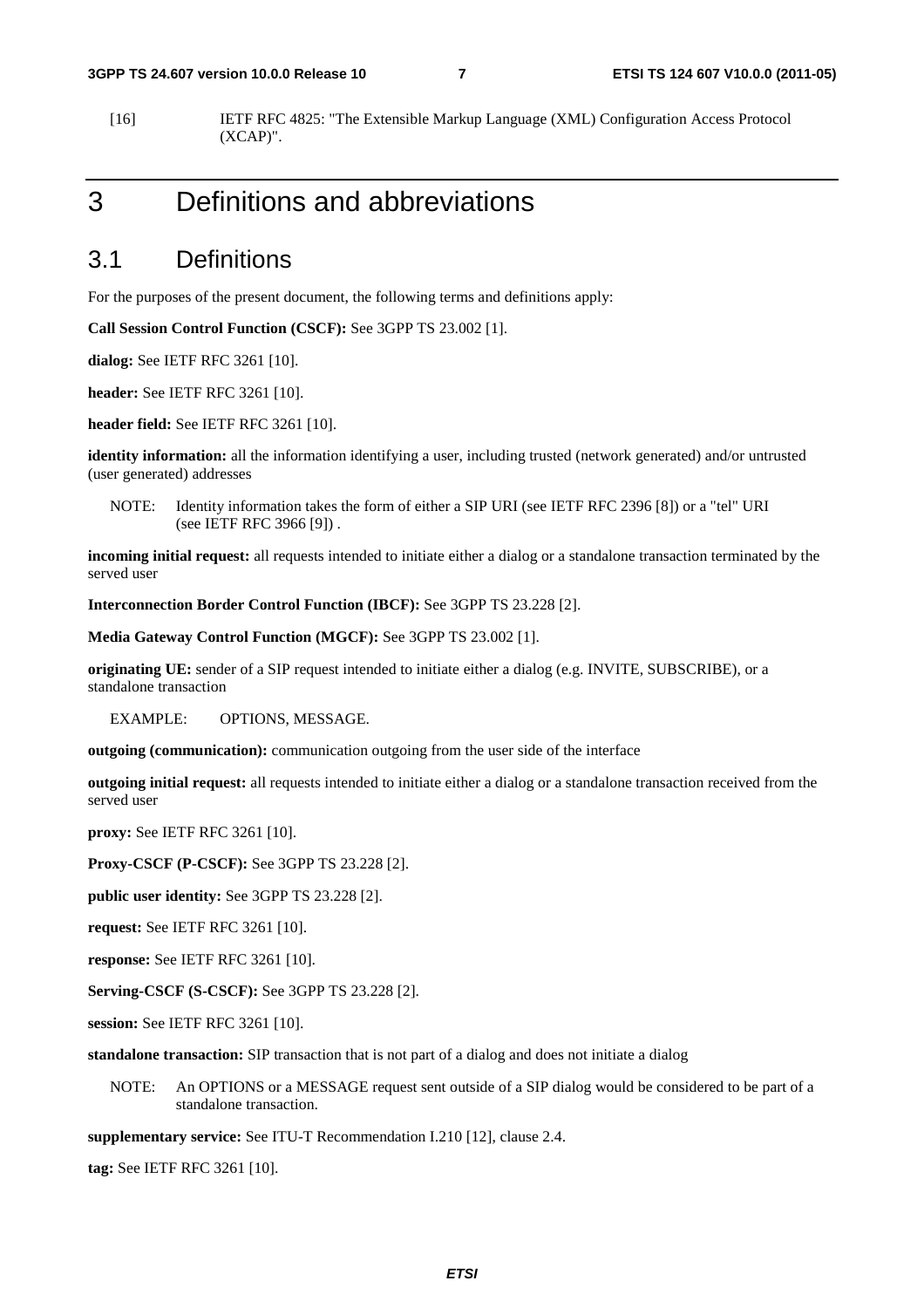**terminating UE:** recipient of a SIP request intended either to initiate a dialog or to initiate either a dialog or a standalone transaction

**trusted identity information:** network generated user public identity information

**(SIP) transaction:** See IETF RFC 3261 [10].

### 3.2 Abbreviations

For the purposes of the present document, the following abbreviations apply:

| AS          | <b>Application Server</b>                      |
|-------------|------------------------------------------------|
| <b>CCBS</b> | Completion of Communication to Busy Subscriber |
| <b>CDIV</b> | <b>Communication DIVersion</b>                 |
| <b>CLIP</b> | Calling Line Identification Presentation       |
| <b>CLIR</b> | Calling Line Identification Restriction        |
| <b>CSCF</b> | <b>Call Session Control Function</b>           |
| CW          | <b>Communication Waiting</b>                   |
| <b>HOLD</b> | communication Hold                             |
| <b>IBCF</b> | Interconnection Border Control Function        |
| ICB         | <b>Incoming Communication Barring</b>          |
| <b>IFC</b>  | Initial Filter Criteria                        |
| IM.         | IP Multimedia                                  |
| <b>IMS</b>  | IP Multimedia Subsystem                        |
| IP.         | Internet Protocol                              |
| <b>ISDN</b> | <b>Integrated Service Data Network</b>         |
| <b>MCID</b> | <b>Malicious Communication IDentification</b>  |
| MGCF        | Media Gateway Control Function                 |
| NGN         | <b>Next Generation Network</b>                 |
| <b>OIP</b>  | Originating Identification Presentation        |
| <b>OIR</b>  | Originating Identification Restriction         |
| P-CSCF      | Proxy-CSCF                                     |
| <b>PSTN</b> | Public Switched Telephone Network              |
| S-CSCF      | Serving-CSCF                                   |
| <b>SDP</b>  | <b>Session Description Protocol</b>            |
| <b>SIP</b>  | <b>Session Initiation Protocol</b>             |
| UE          | User Equipment                                 |
| URI         | Universal Resource Identifier                  |
|             |                                                |

### 4 Originating Identification Presentation (OIP) and Originating Identification Restriction (OIR)

### 4.1 Introduction

The Originating Identification Presentation (OIP) service provides the terminating user with the possibility of receiving identity information in order to identify the originating user.

The Originating Identification Restriction (OIR) service enables the originating user to prevent presentation of its identity information to the terminating user.

### 4.2 Description

#### 4.2.1 General description

The OIP service provides the terminating user with the possibility of receiving trusted (i.e. network-provided) identity information in order to identify the originating user.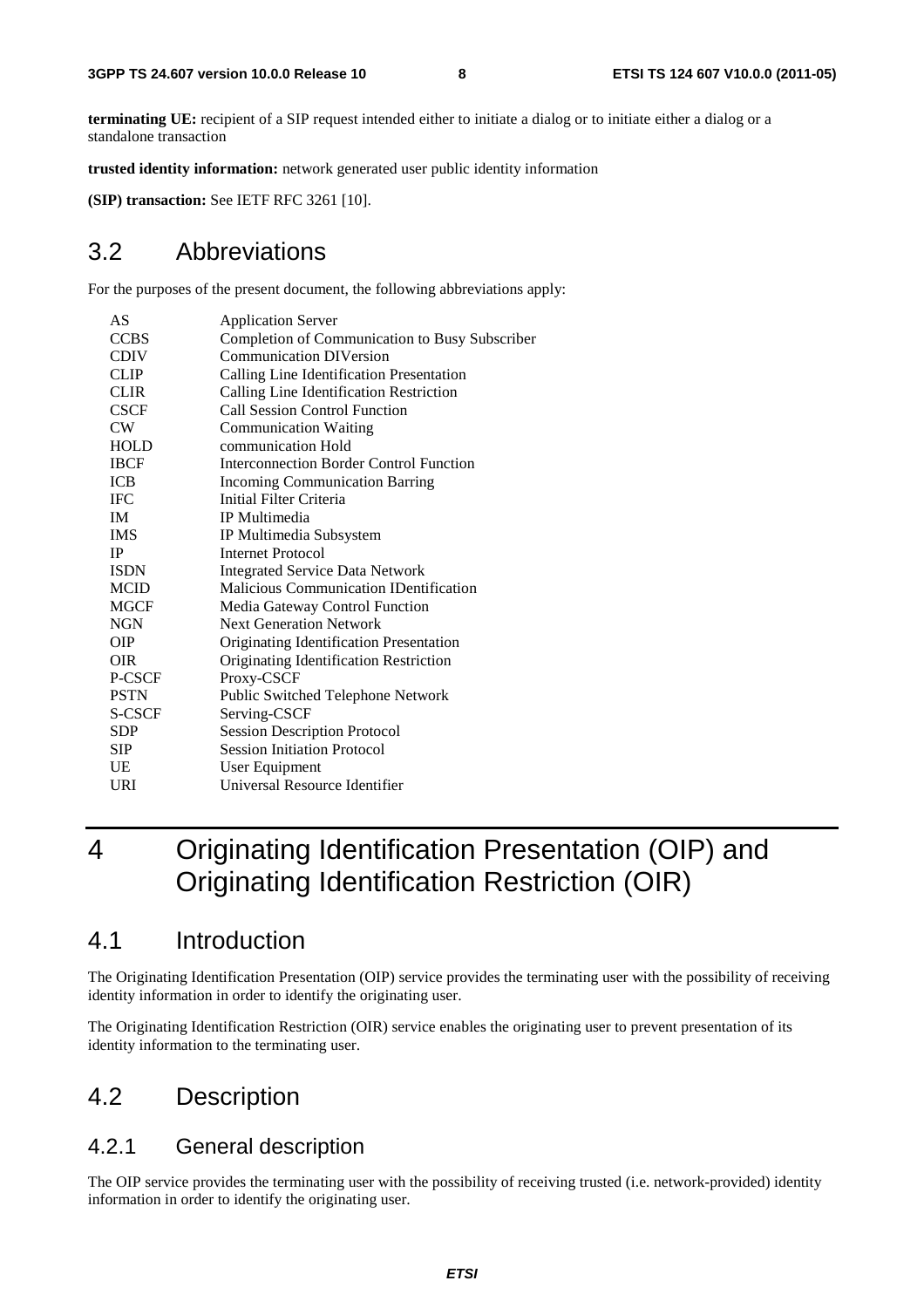In addition to the trusted identity information, the identity information from the originating user can include identity information generated by the originating user and in general transparently transported by the network. In the particular case where the "no screening" special arrangement does not apply, the originating network shall verify the content of this user generated identity information. The terminating network cannot be responsible for the content of this user generated identity information.

The OIR service is a service offered to the originating user. It restricts presentation of the originating user's identity information to the terminating user.

When the OIR service is applicable and activated, the originating network provides the destination network with the indication that the originating user's identity information is not allowed to be presented to the terminating user. In this case, no originating user's identity information shall be included in the requests sent to the terminating user. The presentation restriction function shall not influence the forwarding of the originating user's identity information within the network as part of the supplementary service procedures.

### 4.3 Operational requirements

#### 4.3.1 Provision/withdrawal

#### 4.3.1.1 OIP Provision/withdrawal

The OIP service may be provided after prior arrangement with the service provider or be generally available.

The OIP service shall be withdrawn at the subscriber's request or for administrative reasons.

As a general operator policy a special arrangement may exist on a per subscriber basis or on a general behaviour basis whereby the originating user's identity information intended to be transparently transported by the network is not screened by the network.

#### 4.3.1.2 OIR Provision/withdrawal

The OIR service, temporary mode, may be provided on a subscription basis or may be generally available.

The OIR service, permanent mode, shall be provided on a subscription basis.

As a network option, the OIR service can be offered with several subscription options. A network providing the OIR service shall support temporary mode at a minimum. Subscription options are summarized in table 1.

| <b>Subscription option values</b> | <b>Values</b>                                                                                                            |
|-----------------------------------|--------------------------------------------------------------------------------------------------------------------------|
| Mode                              | - permanent mode (active for all requests)<br>- temporary mode (specified by the UE per the initial<br>outgoing request) |
| Temporary mode default            | - presentation restricted<br>- presentation not restricted                                                               |
| Restriction                       | - restrict the asserted identity<br>- restrict all private information appearing in headers                              |

**Table 1: OIR Subscription options** 

### 4.3.2 Requirements on the originating network side

As part of the basic communication procedures specified in 3GPP TS 24.229 [3], the following requirements apply at the originating network side in support of the OIP service and the OIR service. Unless noted otherwise, these requirements are meant to apply to all requests meant to initiate either a dialog or a standalone transaction. These procedures apply regardless of whether the originating or terminating parties subscribe to the OIP service or the OIR service:

1 The originating UE can insert two forms of identity information that correspond to the following two purposes: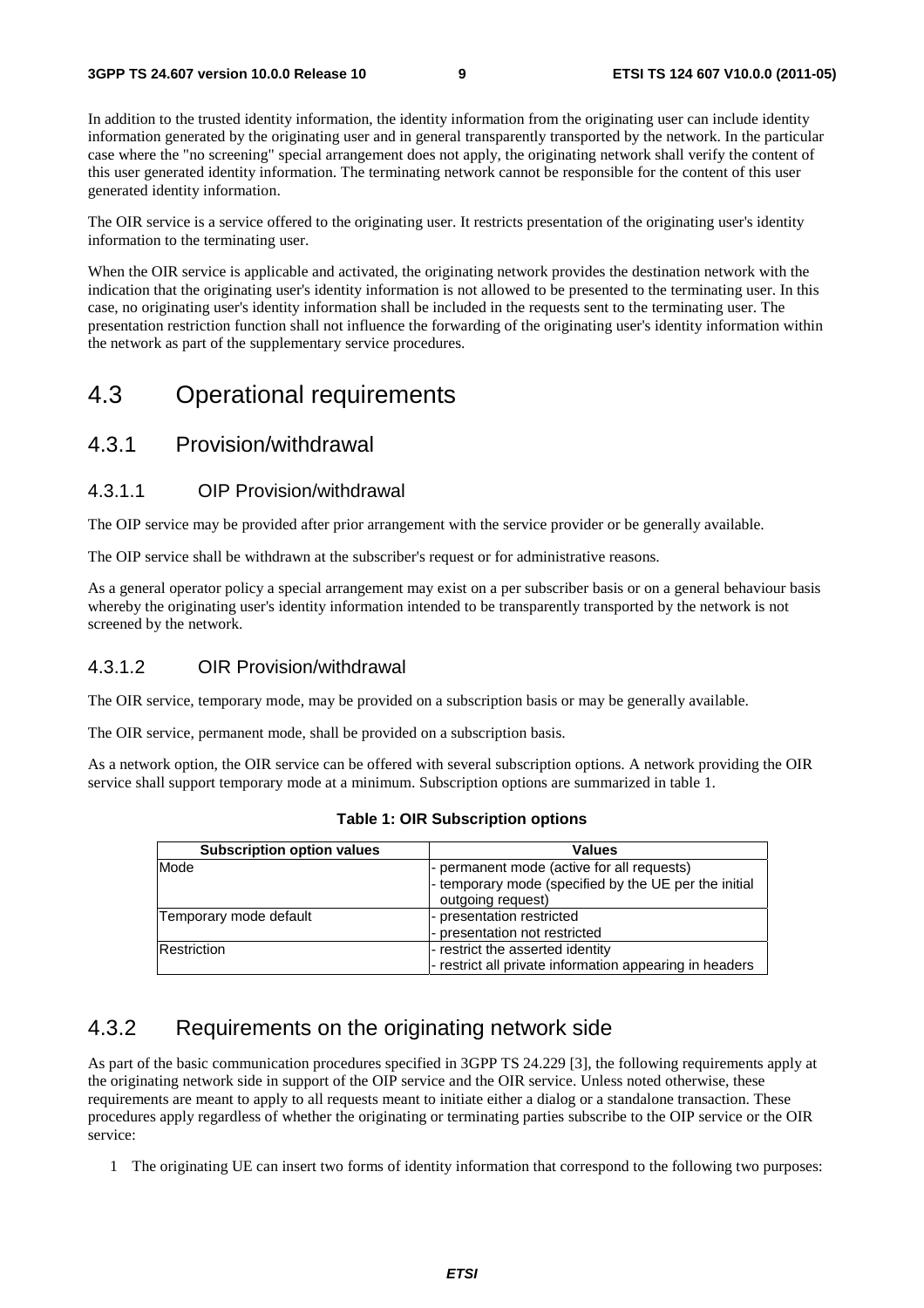As a suggestion to the network as to what public user identity the network should be included in the request as network asserted identity information.

As a UE-provided identity to be transparently transported by the network.

- 2 In the case where no identity information is provided by the originating UE for the purpose of suggesting a network-provided identity, the network shall include identity information based on the default public user identity associated with the originating UE.
- 3 In the case where identity information is provided by the originating UE for the purpose of suggesting a network-provided identity, the network shall attempt to match the information provided with the set of registered public identities of the originating UE. If a match is found, the network shall include an identity based on the information provided by the originating UE.

As a network option, if the "no screening" special arrangement does not exist with the originating UE, the network may attempt to match the UE-provided identity information with the set of registered public identities of the originating user. If a match is not found, the network shall replace the UE-provided identity with one that includes the default public user identity.

- The UE can include an indication that it wishes to have the presentation of its identity information to be restricted. The following cases exist:
- If the originating user has subscribed to the OIR service in the permanent mode, then the network shall invoke the OIR service for each outgoing request.
- If the originating user has subscribed to the OIR service in the temporary mode with default value "presentation restricted", then the network shall invoke the OIR service for each outgoing request unless the default value is overridden by subscriber request at the time of outgoing request.
- If the originating user has subscribed to the OIR service in the temporary mode with default value "presentation" not restricted", then the network shall only invoke the OIR service if requested by the subscriber at the time of outgoing initial request.
- If the OIR service is not invoked, the network-provided identity shall be considered to be presentation allowed.
- NOTE 1A: For the network to invoke the service, the S-CSCF will forward an initial request towards the AS that hosts the OIR service. This requires an initial filter criterion to be setup for the user who is subscribed to the service. Annex B provides an example of an initial filter criterion that can be applied for the OIR service.

As an originating network option, if the originating user invokes the OIR service for a particular request, the originating network may prevent any UE-provided identification information (in addition to the trusted identity information) from being displayed to the terminating user.

- NOTE 1: As an informative description, for OIP/OIR this means the following procedures are expected to be provided by the P-CSCF regardless of whether the originating user does or does not subscribe to the OIP service or OIR service. When the P-CSCF receives an initial request for a dialog or a request for a standalone transaction, and the request contains a P-Preferred-Identity header field that matches one of the registered public user identities, the P-CSCF is expected to identify the initiator of the request by that public user identity. In particular, the P-CSCF is expected to include a P-Asserted-Identity header field set to that public user identity. When the P-CSCF receives an initial request for a dialog or a request for a standalone transaction, and the request contains as P-Preferred-Identity header field that does not match one of the registered public user identities, or does not contain a P-Preferred-Identity header field, the P-CSCF is expected to identify the initiator of the request by a default public user identity. In particular, the P-CSCF is expected to include a P-Asserted-Identity header field set to the default public user identity. If there is more then one default public user identity available, the P-CSCF is expected to randomly select one of them.
- NOTE 2: In the case where the S-CSCF has knowledge of an associated tel-URI for a SIP URI contained in the P-Asserted-Identity header field received in the request, the S-CSCF adds a second P-Asserted-Identity header field containing this tel-URI.
- NOTE 3: For the S-CSCF to forward an initial request towards the AS that hosts the OIR service, an initial filter criterion is to be setup for the user who is subscribed to the service. Annex B provides an example of an initial filter criterion that that can be applied for the OIR service.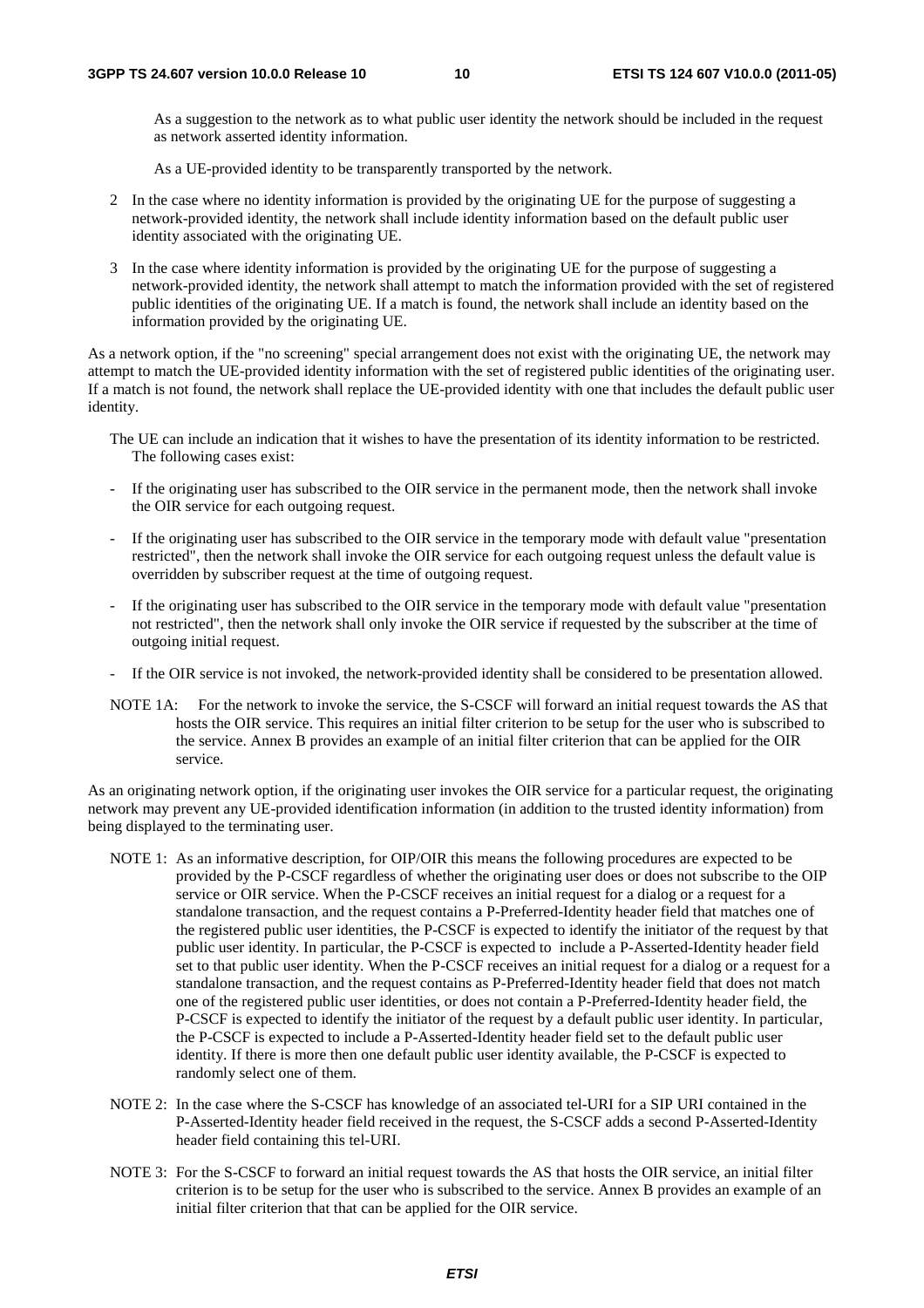NOTE 4: It is assumed that the IBCF is responsible for stripping the P-Asserted-Identity from the SIP header when interworking with untrusted networks.

#### 4.3.3 Requirements on the terminating network side

For terminating users that subscribe to the OIP service, and if network provided identity information about the originator is available, and if presentation is allowed, the network shall include that information in the requests sent to the UE.

If the presentation of the public user identity is restricted, then the terminating UE shall receive an indication that the public user identity was not sent because of restriction.

If the public user identity is not available at the terminating network (for reasons such as interworking), then the network shall indicate to the terminating user that the public user identity was not included for reasons other than that the originating user invoked the OIR service.

For terminating users that do not subscribe to the OIP service, the network shall not send the network provided identity information about the originator in the requests sent to the UE, even if that information is available, and if presentation is allowed. Additionally, the network may prevent the transmission of any UE-provided identity information.

- NOTE 1: The CSCF applies any privacy required by RFC 3325 [7] to the P-Asserted-Identity. In particular, if the Privacy header field is included and set to "id", the S-CSCF removes any P-Asserted-Identity header fields from the request.
- NOTE 2: The priv-value "id" in the Privacy header is not expected be removed when removing any P-Asserted-Identity header as described in 3GPP TS 24.229 [3] subclause 5.4.3.3.

If the request contains the Privacy header field "header" or "user" the S-CSCF forwards the request to the AS.

- NOTE 3: For the S-CSCF to forward an initial request or standalone request to an AS, an initial filter criterion is to be setup for the user who is subscribed to the service. Annex B provides an example of an initial filter criterion that that can be applied for the OIP service.
- NOTE 4: When removing the P-Asserted-identity any following service in the chain could be affected. Therefore service based on the originating identity (such as ICB and ACR), are expected to precede the OIP service in the chain.
- NOTE 5: It is assumed that the IBCF is responsible for stripping the P-Asserted-Identity from the SIP header when interworking with untrusted networks.

### 4.4 Syntax requirements

The syntax for the relevant header fields in the SIP requests are normatively described in 3GPP TS 24.229 [3]. The relevant headers are:

- The P-Preferred-Identity header field, which shall conform to the specifications in IETF RFC 3325 [7] and IETF RFC 3966 [9].
- The P-Asserted-Identity header field, which shall conform to the specifications in IETF RFC 3325 [7] and IETF RFC 3966 [9].
- The Privacy header field, which shall conform to the specifications in IETF RFC 3323 [6] and IETF RFC 3325 [7].
- The From header field, which shall conform to the specifications in IETF RFC 3261 [10] and IETF RFC 3966 [9].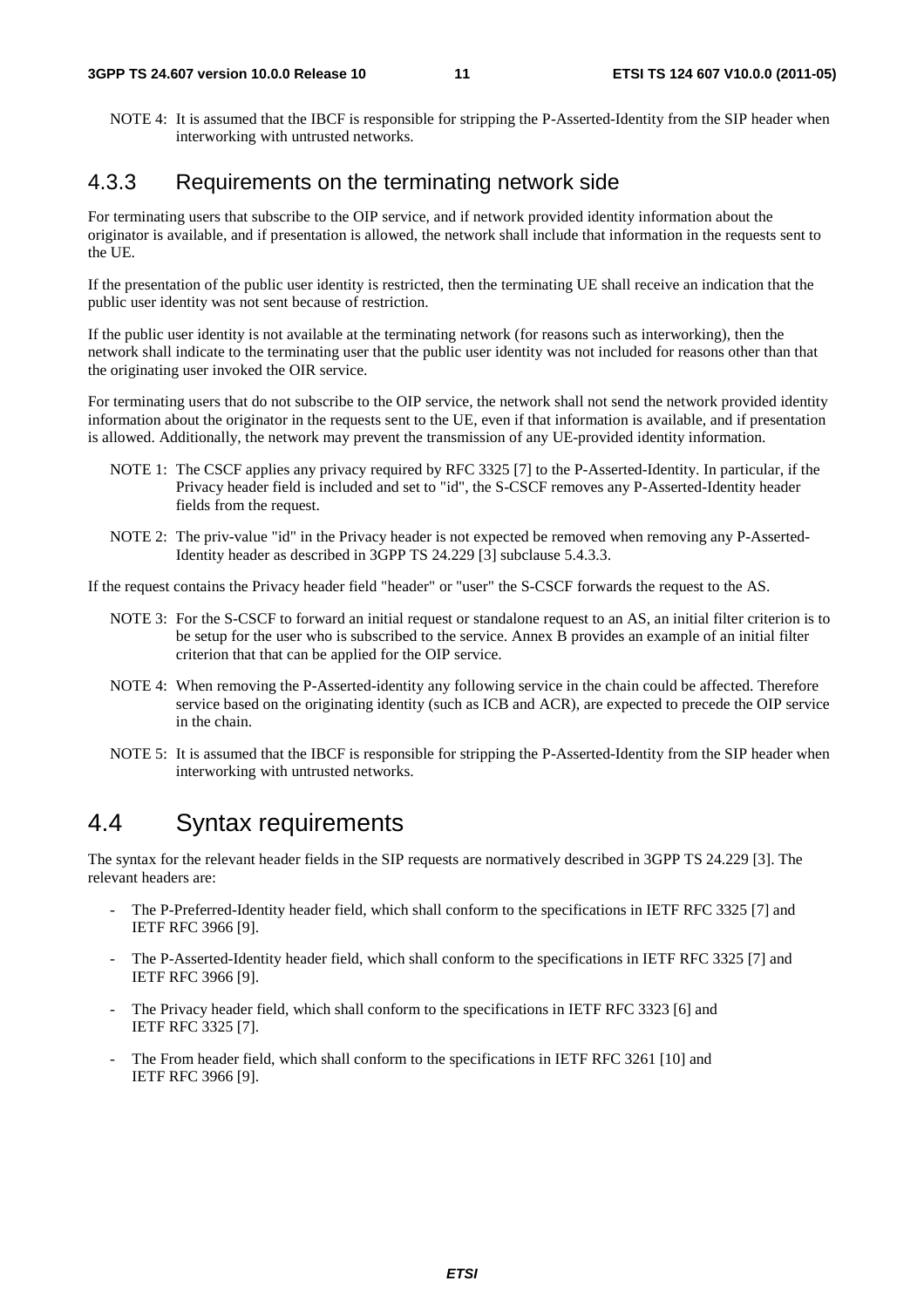### 4.5 Signalling procedures

#### 4.5.0 General

Configuration of supplementary services by the user should:

- take place over the Ut interface using XCAP as enabling protocol as described in 3GPP TS 24.623 [13]; or
- use SIP based user configuration as described in 3GPP TS 24.238 [15];
- NOTE: Other possibilities for user configuration, such as web-based provisioning or pre-provisioning by the operator are outside the scope of the present document, but are not precluded.

The enhancements to the XML schema for use over the Ut interface are described in subclause 4.10.

#### 4.5.1 Activation/deactivation

The OIP service is activated at provisioning and deactivated at withdrawal.

The OIR service is activated at provisioning and deactivated at withdrawal.

#### 4.5.1A Registration/erasure

The OIP service requires no registration. Erasure is not applicable.

The OIR service requires no registration. Erasure is not applicable.

#### 4.5.1B Interrogation

For interrogation of OIP and OIR, the mechanisms specified in subclause 4.5.0 should be used.

#### 4.5.2 Invocation and operation

#### 4.5.2.1 Actions at the originating UE

As part of basic communication, the originating UE may insert a P-Preferred-Identity header field in any initial SIP request for a dialog or in any SIP request for a standalone transaction as a hint for creation of a public user identity as described in 3GPP TS 24.229 [3].

NOTE 1: According 3GPP TS 24.229 [3], the UE can include any of the following in the P-Preferred-Identity header field:

a public user identity which has been registered by the user;

 a public user identity returned in a registration-state event package of a NOTIFY request as a result of an implicit registration that was not subsequently deregistered or has expired; or

 any other public user identity which the user has assumed by mechanisms outside the scope of 3GPP TS 24.229 [3] to have a current registration.

If the originating user wishes to override the default setting of "presentation not restricted" of the OIR service in temporary mode:

- The originating UE shall include an "anonymous" From header field. The convention for configuring an anonymous From header field described in RFC 3323 [6] and RFC 3325 [7] should be followed; i.e. From: "Anonymous" <sip:anonymous@anonymous.invalid>;tag= xxxxxxx.
- If only the P-Asserted-Identity needs to be restricted the originating UE shall include a Privacy header field set to "id" in accordance with RFC 3323 [6], and RFC 3325 [7].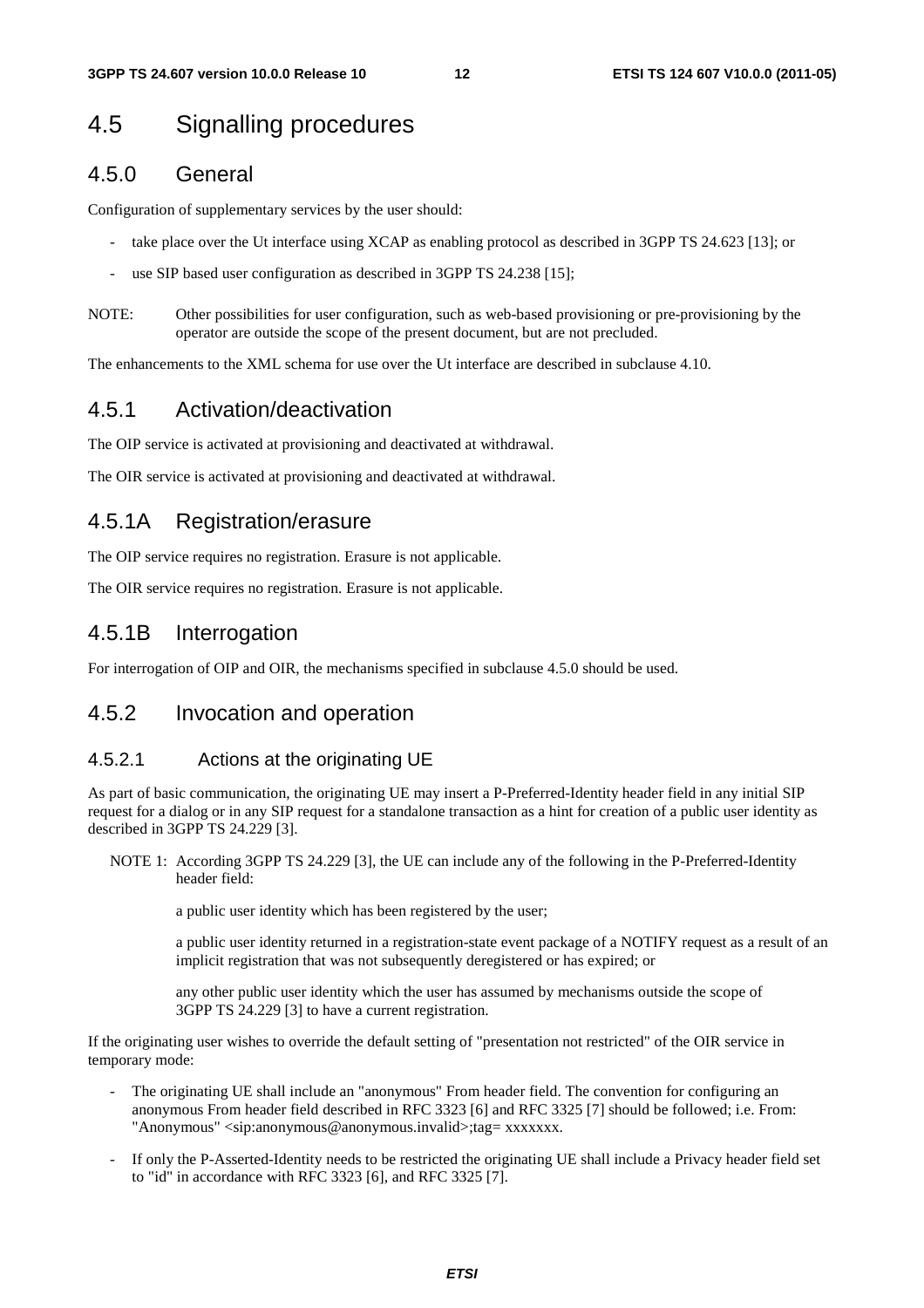#### **3GPP TS 24.607 version 10.0.0 Release 10 13 ETSI TS 124 607 V10.0.0 (2011-05)**

If all headers containing private information need to be restricted the originating UE shall include a Privacy header field set to "header" in accordance with RFC 3323 [6], and RFC 3325 [7].

If the originating user wishes to override the default setting of "presentation restricted" of the OIR service in temporary mode:

- The originating UE shall include a Privacy header field of privacy type "none" in accordance with 3GPP TS 24.229 [3] (IETF RFC 3323 [6]).
- 4.5.2.2 Void
- 4.5.2.3 Void

#### 4.5.2.4 Actions at the AS serving the originating UE

For an originating user that subscribes to the OIR service in "permanent mode", the AS shall insert a Privacy header field set to "id" or "header" based on the subscription option if the request does not include a Privacy header field that is set to the corresponding value. If the request includes a Privacy header field that is set to "none", the AS shall remove the "none" value from the Privacy header field. Additionally, based on operator policy, the AS shall either modify the From header field to remove the identification information, or add a Privacy header field set to "user".

For an originating user that subscribes to the OIR service in "temporary mode" with default "restricted", if the request does not include a Privacy header field, or the request includes a Privacy header field that is not set to "none", the AS shall insert a Privacy header field set to "id" or "header" based on the subscription option. Additionally based on operator policy, the AS shall either modify the From header field to remove the identification information, or add a Privacy header field set to "user".

NOTE: When the OIR service is used, the originating UE is supposed to already have removed identity information. However because this UE is not trusted, this is also done by the AS to ensure that this information is removed.

For an originating user that subscribes to the OIR service in "temporary mode" with default "not restricted", if the request includes a Privacy header field is set to "id" or "header", based on operator policy, the AS shall either modify the From header field to remove the identification information or add a Privacy header field set to "user". As an originating network option, if the "no screening" special arrangement does not exist with the originating user, the AS may attempt to match the information in the From header with the set of registered public identities of the originating user. If a match is not found, the AS may set the From header to the SIP URI that includes the default public user identity.

- 4.5.2.5 Void
- 4.5.2.6 Void
- 4.5.2.7 Void
- 4.5.2.8 Void

#### 4.5.2.9 Actions at the AS serving the terminating UE

If OIP service of the terminating user is not activated, then the AS shall remove any P-Asserted-Identity or Privacy header fields included in the request. Additionally, the Application Server may as a network option anonymize the contents of the From header by setting it to a default non significant value. As a network option, if the terminating user has an override category, the AS shall send the P-Asserted-Identity headers and remove the Privacy header fields.

When the Privacy header field is set to "id", with the exception of the cases listed above, the AS should not remove this Privacy header entry.

NOTE: The priv-value "id" in the Privacy header will be used by the terminating UE to distinguish the request of OIR by the originating user.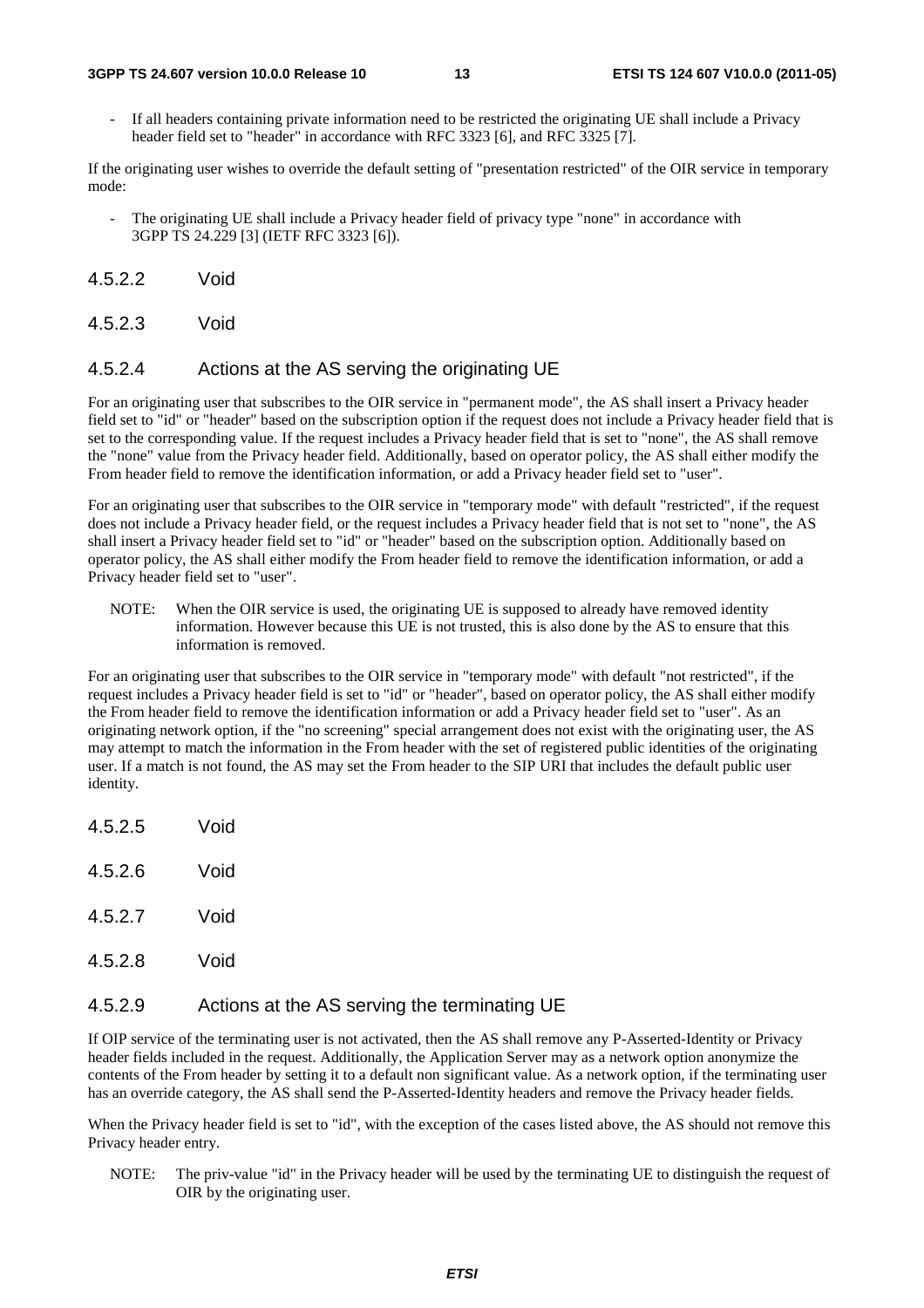#### **3GPP TS 24.607 version 10.0.0 Release 10 14 ETSI TS 124 607 V10.0.0 (2011-05)**

If the request includes the Privacy header field set to "header" the AS shall:

- a) anonymize the contents of all headers containing private information in accordance with IETF RFC 3323 [6] and IETF RFC 3325 [7]; and
- b) add a Privacy header field with the priv-value set to "id" if not already present in the request.

If the request includes the Privacy header field set to "user" the AS shall remove or anonymize the contents of all "user configurable" headers in accordance with IETF RFC 3323 [6] and IETF RFC 3325 [7]. In the latter case, the AS may need to act as transparent back-to-back user agent as described in IETF RFC 3323 [6].

4.5.2.10 Void

4.5.2.11 Void

#### 4.5.2.12 Actions at the terminating UE

A terminating UE shall support the receipt of one or more P-Asserted-Identity header fields in SIP requests initiating a dialog or standalone transactions, each one containing a public user identity of the originating user. The UE may present the information to the user.

- NOTE 1: If no P-Asserted-Identity header fields are present, but a Privacy header field was present, then the one or more identities can have been withheld due to presentation restriction.
- NOTE 2: If neither P-Asserted-Identity header fields nor a Privacy header field are present, then the network-provided identities can lack availability (due to, for example, interworking with other networks), or the user can be without a subscription to the OIP service.
- NOTE 3: A user-provided identity can also be available, within the From header field of the request

### 4.6 Interaction with other services

### 4.6.1 Communication Hold (HOLD)

No impact, i.e. neither service shall affect the operation of the other service.

### 4.6.2 Terminating Identity Presentation (TIP)

No impact, i.e. neither service shall affect the operation of the other service.

### 4.6.3 Terminating Identity Restriction (TIR)

No impact, i.e. neither service shall affect the operation of the other service.

### 4.6.4 Originating Identity Presentation (OIP)

The OIR service shall normally take precedence over the OIP service.

The OIP service can take precedence over the OIR service when the destination subscriber has an override category. This is a national matter, and is outside the scope of the present document.

### 4.6.5 Originating Identity Restriction (OIR)

The OIR service shall normally take precedence over the OIP service.

The OIP service can take precedence over the OIR service when the destination user has an override category. This is a national matter, and is outside the scope of the present document.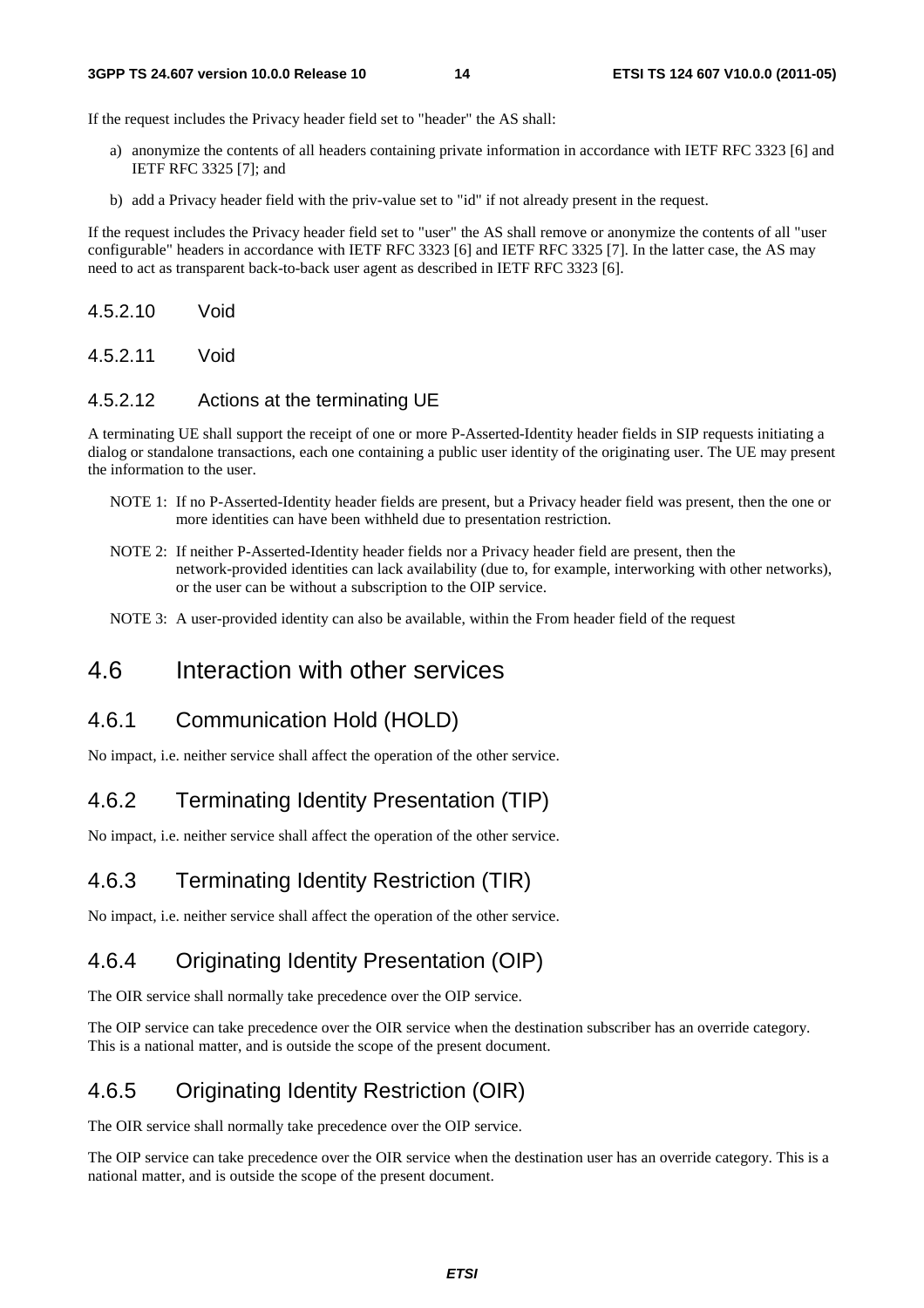### 4.6.6 Conference calling (CONF)

No impact, i.e. neither service shall affect the operation of the other service.

### 4.6.7 Communication diversion services (CDIV)

When a request has been diverted and the diverted-to user has been provided with the OIP service, the diverted-to UE shall receive the identity information of the original originating user. When the OIR service has been invoked, the originating user's identity information shall not be presented to the diverted-to user unless the diverted-to user has an override category.

### 4.6.8 Malicious Communication IDentification (MCID)

No impact, i.e. neither service shall affect the operation of the other service.

NOTE: When the MCID service is invoked, the identity of an incoming communication is registered in the network whether or not the originating user has activated the OIR service.

### 4.6.9 Incoming Communication Barring (ICB)

Within the network execution of ICB and ACR services shall precede the OIP service.

### 4.6.10 Explicit Communication Transfer (ECT)

No impact, i.e. neither service shall affect the operation of the other service.

### 4.7 Interactions with other networks

- 4.7.1 Void
- 4.7.2 Void
- 4.7.3 Void

### 4.8 Signalling flows

No OIP or OIR service specific signalling flow is necessary in addition to the basic communication control according to 3GPP TS 24.229 [3].

### 4.9 Parameter values (timers)

No specific timers are required.

### 4.10 Service configuration

#### 4.10.0 General

Originating Identity documents are sub-trees of the *simservs* XML document specified in 3GPP TS 24.623 [13]. As such, Originating Identity documents use the XCAP application usage in 3GPP TS 24.623 [13].

**Data semantics:** The semantics of the Originating Identity XML configuration document is specified in subclause 4.10.1.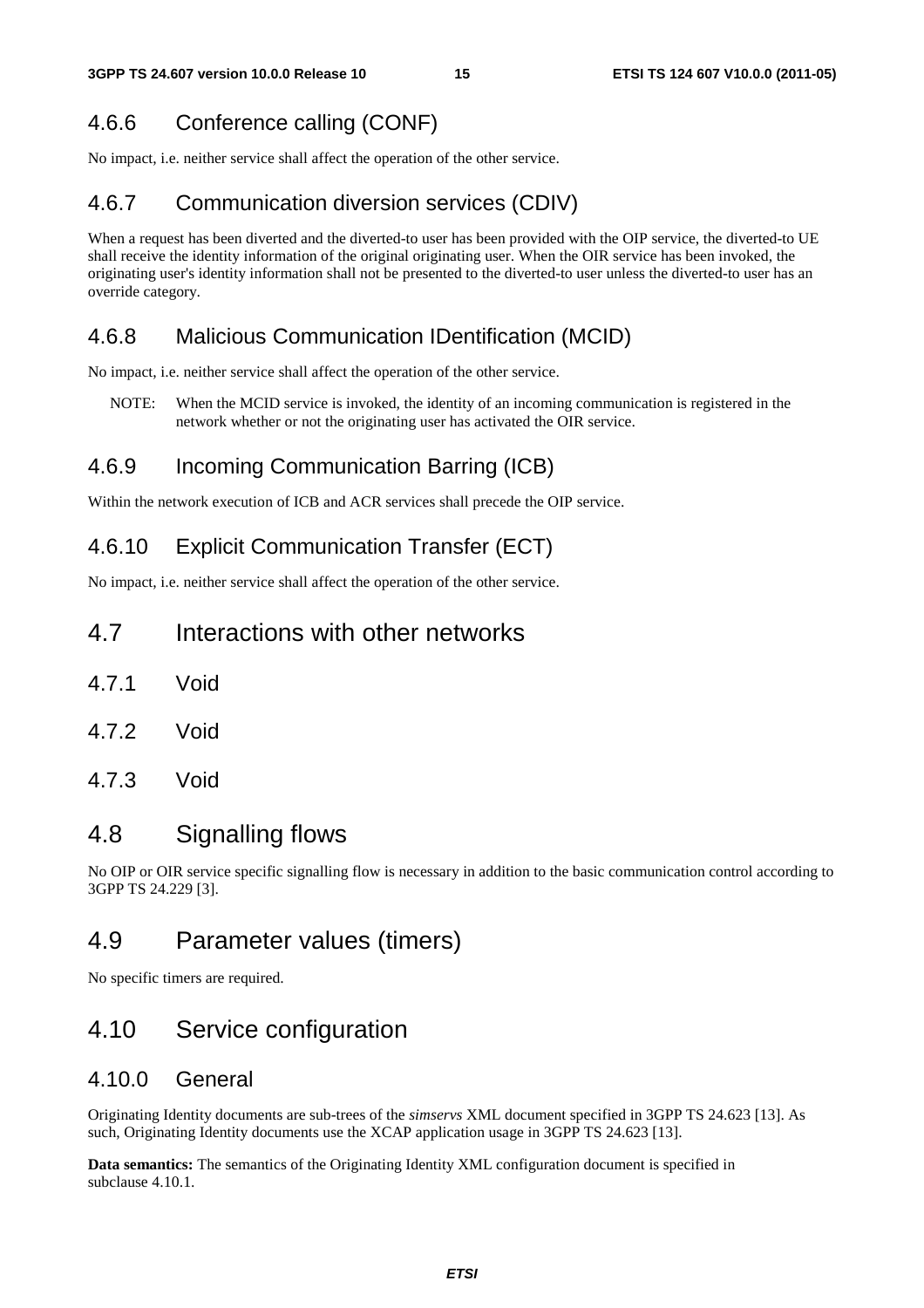**XML schema:** Implementations in compliance with the present document shall implement the XML schema that minimally includes the XML Schema defined in subclause 4.10.2 and the *simservs* XML schema specified in subclause 6.3 of 3GPP TS 24.623 [13].

An instance of an Originating Identity document is shown:

```
<?xml version="1.0" encoding="UTF-8"?> 
<simservs xmlns="http://uri.etsi.org/ngn/params/xml/simservs/xcap" 
xmlns:xsi="http://www.w3.org/2001/XMLSchema-instance" > 
    <originating-identity-presentation active="true"/> 
    <originating-identity-presentation-restriction active="true"> 
        <default-behaviour>presentation-restricted</default-behaviour> 
    </originating-identity-presentation-restriction> 
</simservs>
```
4.10.1 Data semantics

The OIP service can be activated/deactivated using the active attribute of the <originating-identity-presentation> service element.

The OIR service can be activated/deactivated using the active attribute of the <originating-identity-presentation-restriction> service element. Activating the OIR service this way activates the temporary mode OIR service. When deactivated and not overruled by operator settings, basic communication procedures apply.

The behaviour of the temporary mode OIR is configured with the optional <default-behaviour> element. There are two values that this element can take:

- **Presentation-restricted**: This configures the service to behave as specified in subclause 4.5.2.4 for the case OIR service in "temporary mode" with default "restricted".
- **Presentation-not-restricted**: This configures the service to behave as specified in subclause 4.5.2.4 for the case OIR service in "temporary mode" with default "not restricted".

Manipulation of the active attribute of the <originating-identity-presentation> service element and of the <originating-identity-presentation-restriction> service element is subject to authorization via local policy. Unauthorized manipulation attempts are rejected with an HTTP 409 (Conflict) response as defined in IETF RFC 4825 [16].

#### 4.10.2 XML schema

```
<?xml version="1.0" encoding="UTF-8"?> 
<xs:schema xmlns:ss="http://uri.etsi.org/ngn/params/xml/simservs/xcap" 
xmlns:xs="http://www.w3.org/2001/XMLSchema" 
targetNamespace="http://uri.etsi.org/ngn/params/xml/simservs/xcap" elementFormDefault="qualified" 
attributeFormDefault="unqualified"> 
    <xs:element name="originating-identity-presentation-restriction" 
substitutionGroup="ss:absService"> 
        <xs:annotation> 
            <xs:documentation>Originating Identity presentation Restriction 
             </xs:documentation> 
        </xs:annotation> 
        <xs:complexType> 
            <xs:complexContent> 
                 <xs:extension base="ss:simservType"> 
                     <xs:sequence> 
                         <xs:element name="default-behaviour" default="presentation-restricted" 
                         minOccurs="0"> 
                             <xs:simpleType> 
                                  <xs:restriction base="xs:string"> 
                                      <xs:enumeration value="presentation-restricted"/> 
                                      <xs:enumeration value="presentation-not-restricted"/> 
                                 </xs:restriction> 
                             </xs:simpleType> 
                         </xs:element> 
                     </xs:sequence> 
                 </xs:extension>
```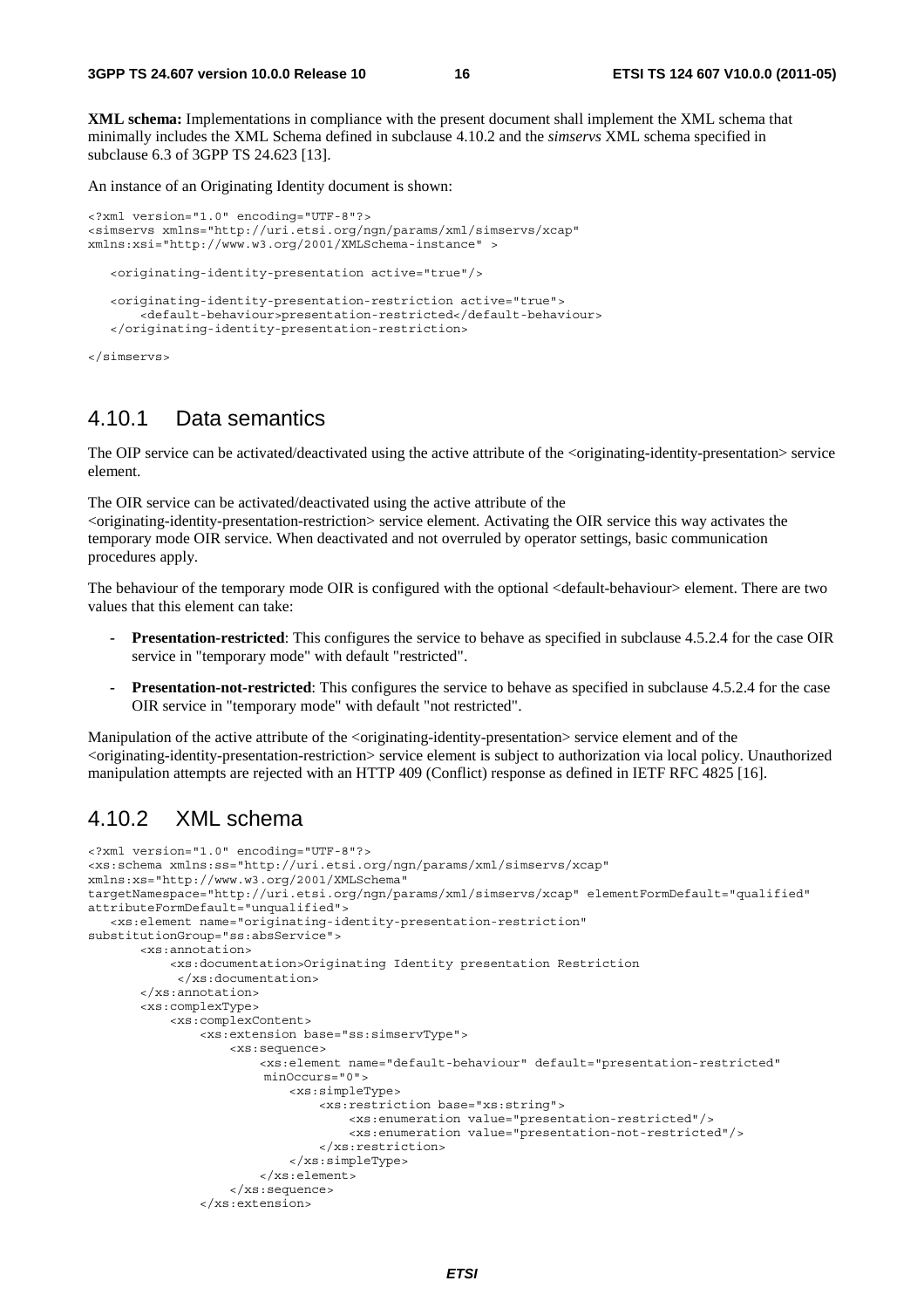```
 </xs:complexContent> 
        </xs:complexType> 
    </xs:element> 
 <xs:element name="originating-identity-presentation" type="ss:simservType" 
   substitutionGroup="ss:absService"> 
       <xs:annotation> 
            <xs:documentation>Originating Identity Presentation 
            </xs:documentation> 
        </xs:annotation> 
    </xs:element> 
</xs:schema>
```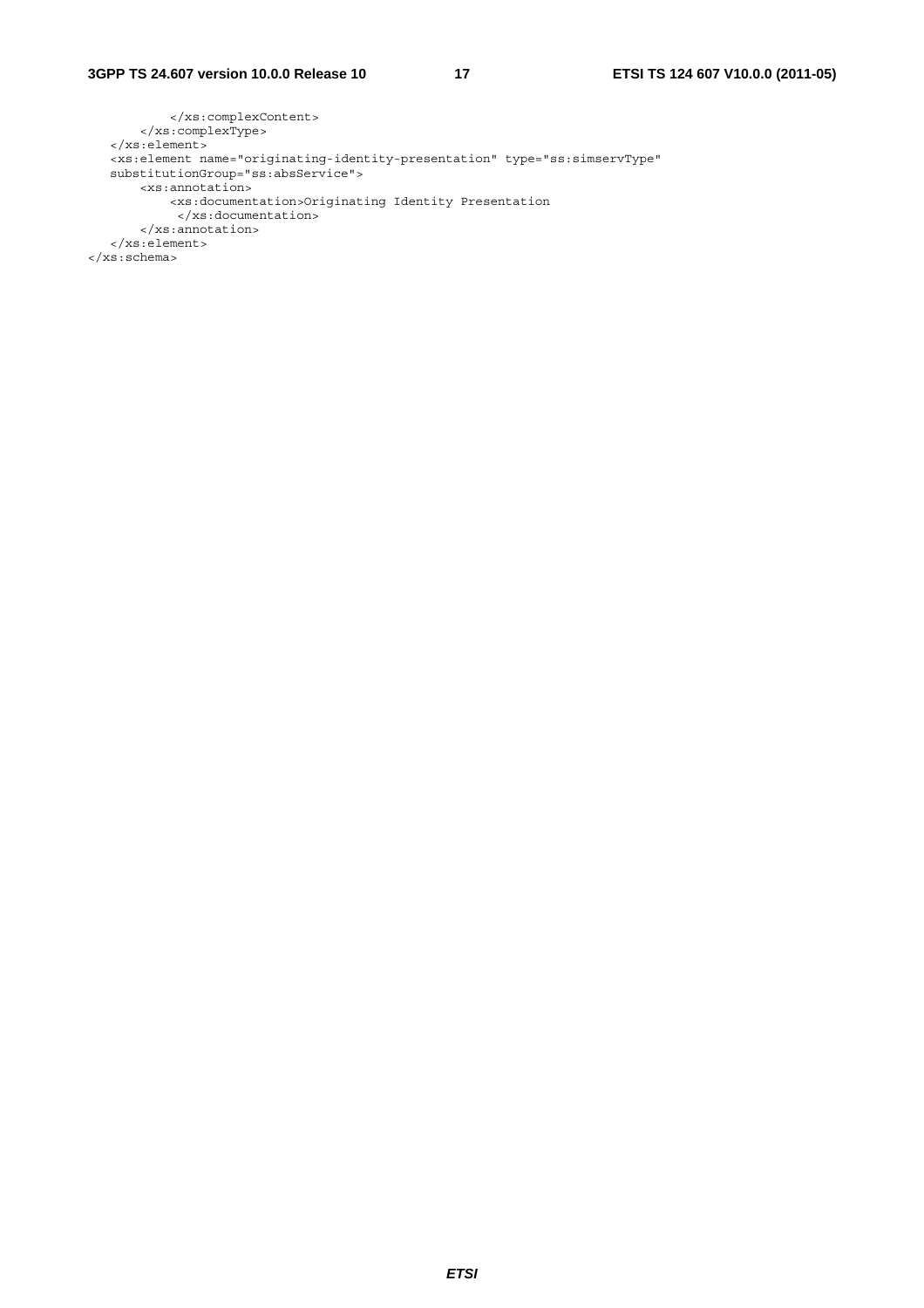### Annex A (informative): Signalling flows

No signalling flows are provided.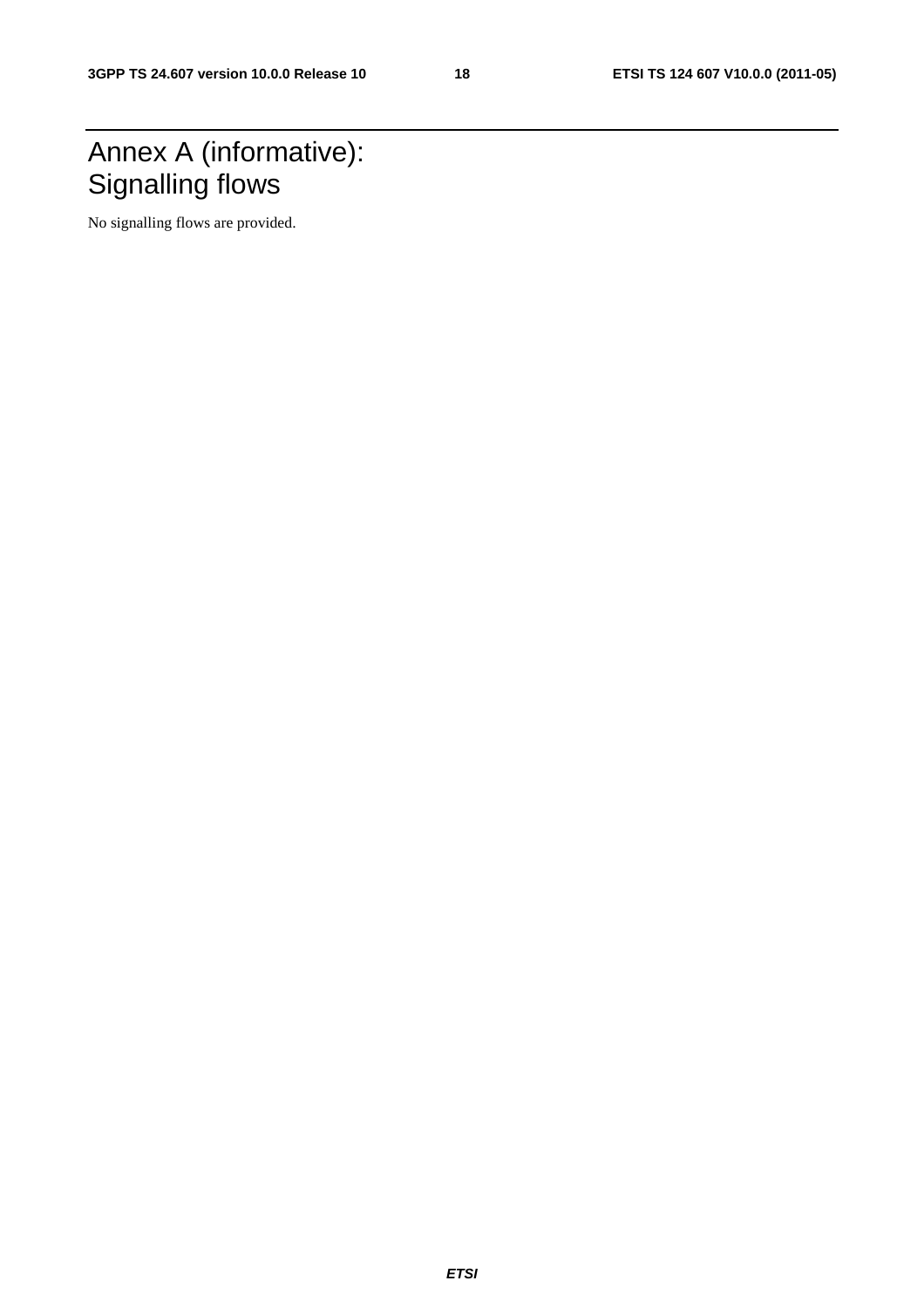### Annex B (informative): Example of filter criteria

This annex provides an example of a filter criterion that triggers SIP requests that are subject to Initial Filter Criteria (IFC) evaluation.

### B.1 Originating filter criteria for OIR service

All outgoing SIP requests are forwarded to an Application Server providing the OIR service under the following conditions:

- the user is subscribed to the OIR service in permanent mode; or
- the request does not include a Privacy header field.

### B.2 Terminating filter criteria for OIP service

All incoming SIP requests are forwarded to an Application Server providing the OIP service.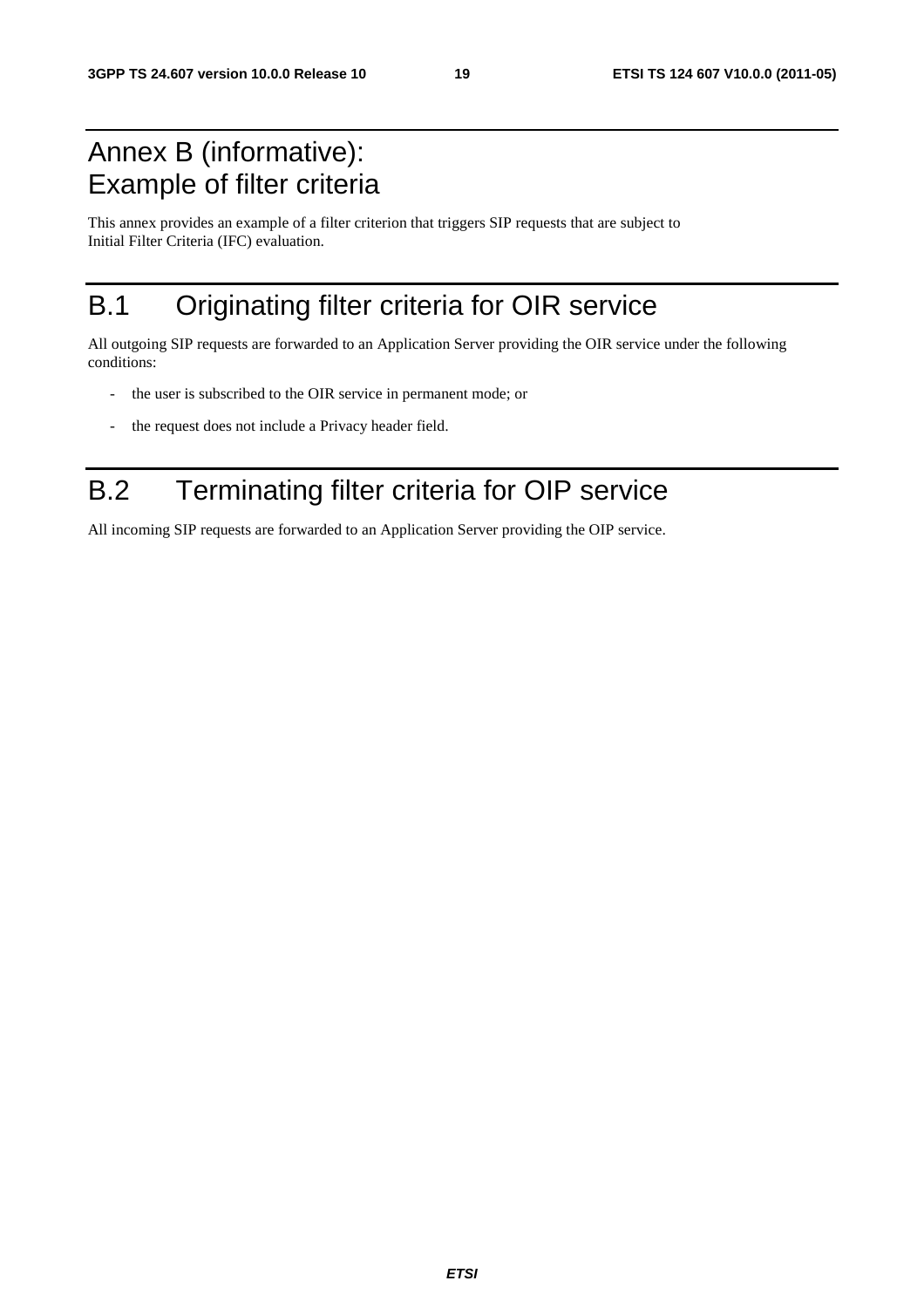### Annex C (informative): Change history

| <b>Change history</b> |       |                |           |                |                                                                                                                                                                         |       |            |
|-----------------------|-------|----------------|-----------|----------------|-------------------------------------------------------------------------------------------------------------------------------------------------------------------------|-------|------------|
| Date                  | TSG#  | TSG Doc.       | <b>CR</b> | R              | Subject/Comment                                                                                                                                                         | Old   | <b>New</b> |
|                       |       |                |           | е<br>v         |                                                                                                                                                                         |       |            |
| 2006-03               |       |                |           |                | Publication as ETSI TS 183 007                                                                                                                                          |       | 1.1.1      |
| 2007-03               |       |                |           |                | Publication as ETSI TS 183 007                                                                                                                                          |       | 1.2.1      |
| 2008-01               |       |                |           |                | Publication as ETSI TS 183 007                                                                                                                                          |       | 1.3.0      |
| 2008-01               |       |                |           |                | Conversion to 3GPP TS 24.407                                                                                                                                            |       | 1.3.1      |
| 2008-01               |       |                |           |                | Technically identical copy as 3GPP TS 24.607 as basis for further                                                                                                       |       | 1.3.2      |
|                       |       |                |           |                | development.                                                                                                                                                            |       |            |
| 2008-02               |       |                |           |                | Implemented C1-080099                                                                                                                                                   |       | 1.4.0      |
| 2008-04               |       |                |           |                | The following CR"s were incorporated and the editor adopted their<br>content / structure to the structure of the TS<br>C1-080883                                        | 1.4.0 | 1.5.0      |
|                       |       |                |           |                | C1-081004<br>C1-081086<br>C1-081412<br>C1-081434                                                                                                                        |       |            |
| 2008-05               |       |                |           |                | The following CR"s were incorporated and the editor adopted their<br>content / structure to the structure of the TS<br>C1-081553<br>C1-081614<br>C1-081829<br>C1-081911 | 1.5.0 | 1.6.0      |
| 2008-05               |       |                |           |                | Editorial changes done by MCC                                                                                                                                           | 1.6.0 | 1.6.1      |
| 2008-06               |       |                |           |                | CP-080328 was approved by CT#40 and version 8.0.0 is created<br>by MCC                                                                                                  | 1.6.1 | 8.0.0      |
| 2008-06               |       |                |           |                | Version 8.0.1 created to include attachments (.xml and .xsd files)                                                                                                      | 8.0.0 | 8.0.1      |
| 2008-09               | CT#41 | CP-080533 0001 |           |                | Removal of normative statements in NOTEs                                                                                                                                | 8.0.1 | 8.1.0      |
| 2008-09               | CT#41 | CP-080533 0002 |           |                | Network requirements for OIP and OIR                                                                                                                                    | 8.0.1 | 8.1.0      |
| 2008-09               | CT#41 | CP-080539 0003 |           | 1              | Allow SIP based user configuration mechanism for configuring<br>supplementary services                                                                                  | 8.0.1 | 8.1.0      |
| 2008-12               | CT#42 | CP-080864 0004 |           | $\overline{2}$ | Interaction between SIP and Ut based service configuration                                                                                                              | 8.1.0 | 8.2.0      |
| 2008-12               | CT#42 |                |           |                | Editorial clean up by MCC                                                                                                                                               | 8.1.0 | 8.2.0      |
| 2009-06               | CT#44 | CP-090407 0006 |           |                | Invalid XML schema bug fix                                                                                                                                              | 8.2.0 | 8.3.0      |
| 2009-12               | CT#46 | CP-090905 0009 |           |                | Action on the originating network to apply privacy                                                                                                                      | 8.3.0 | 8.4.0      |
| 2009-12               | CT#46 | CP-090923 0008 |           |                | Ut applicability for OIP                                                                                                                                                | 8.4.0 | 9.0.0      |
| 2010-03               | CT#47 | CP-100141 0013 |           |                | Error in XCAP for OIP/OIR                                                                                                                                               | 9.0.0 | 9.1.0      |
| 2010-03               | CT#47 | CP-100135 0014 |           |                | Header privacy correction                                                                                                                                               | 9.0.0 | 9.1.0      |
| 2010-03               | CT#47 | CP-100141 0015 |           |                | OIP activation/deactivation                                                                                                                                             | 9.0.0 | 9.1.0      |
| 2010-06               | CT#48 | CP-100371 0019 |           |                | Conflicting normative statement                                                                                                                                         | 9.1.0 | 10.0.0     |